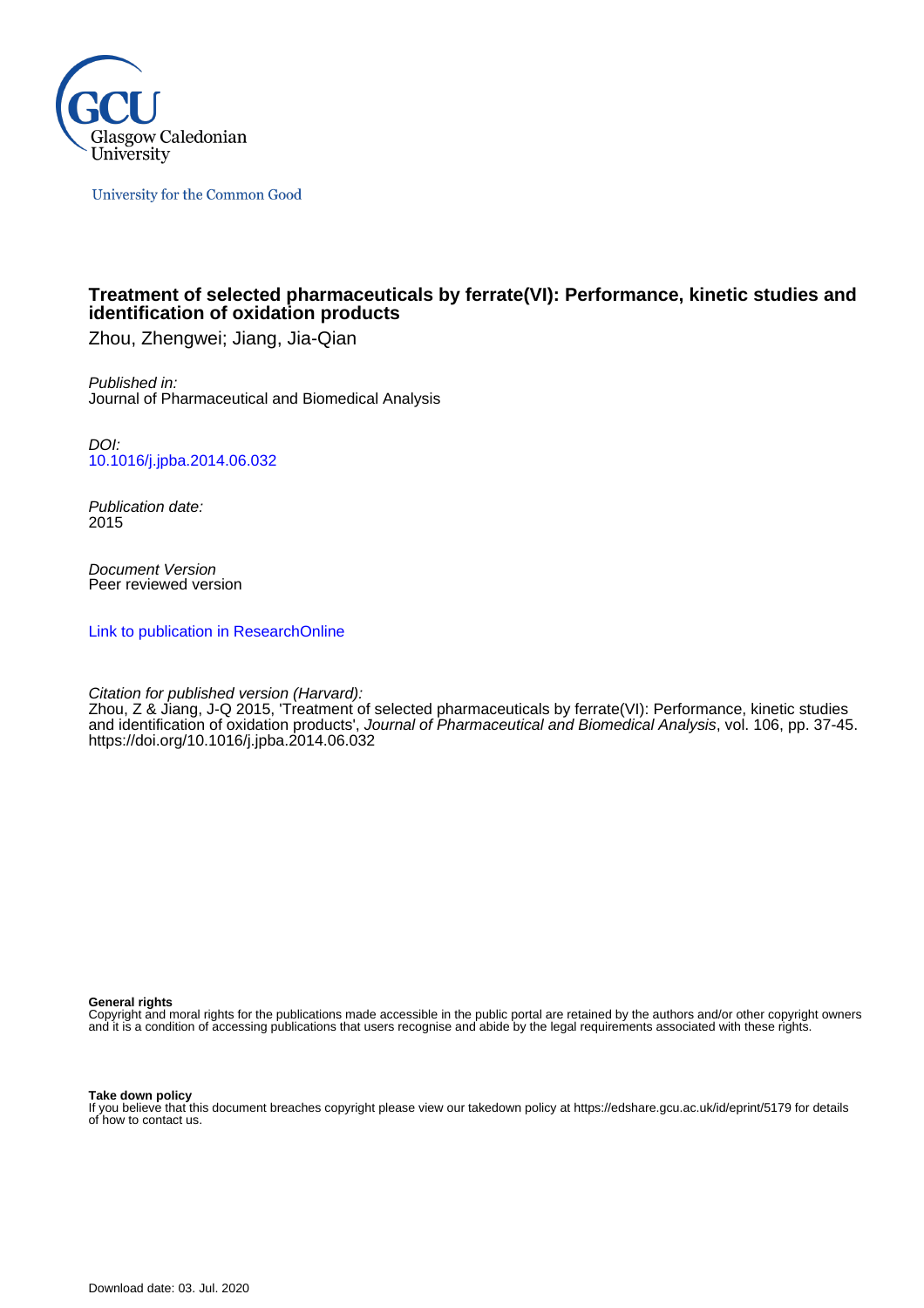# **Treatment of selected pharmaceuticals by ferrate(VI): Performance,**

# **kinetic studies and identification of oxidation products**

Zhengwei Zhou, Jia-Qian Jiang\*

School of Engineering and Built Environment, Glasgow Caledonian University, Glasgow G4 0BA, Scotland, United Kingdom

\* Corresponding author: J-Q Jiang, Tel.: +44 141 331 8850; E-mail address: jiaqian.jiang@gcu.ac.uk

#### **Abstract**

The performance of ferrate(VI) in treating sulfamethoxazole (SMX), diclofenac (DCF), carbamazepine (CBZ) and bezafibrate (BZF) in test solutions containing the four compounds was investigated. A series of jar-test experiments was performed on a bench-scale at pH 6–9 and at a ferrate(VI) dose of 1–5 mg Fe/L. The results suggested that ferrate(VI) can effectively remove SMX, DCF and CBZ from the test solutions, with greater than 80% removal under optimum conditions. However, the removal efficiency of BZF was very low, less than 25% under the studied conditions. Increasing the dose of ferrate(VI) improved the treatment performance, while the influence of solution pH on ferrate(VI) performance varied among the different target compounds. Ferrate(VI) demonstrated the highest reactivity with SMX at pH 8 and pH 9 (20 °C), with apparent second-order rate constants of  $360 \pm 17 \text{ M}^{-1}$  $s^{-1}$  and 1.26  $\pm$  0.02 M<sup>-1</sup> s<sup>-1</sup>, respectively. However, BZF showed the lowest removal by ferrate(VI) with the smallest rate constants (less than  $0.5 \text{ M}^{-1} \text{ s}^{-1}$ ) at pH 8 and pH 9. Furthermore, a number of oxidation products (OPs) of SMX, DCF and CBZ during ferrate(VI) oxidation were detected by liquid chromatography and mass spectrometry (LC-MS), and their degradation pathways were tentatively proposed. No OPs of BZF were detected during ferrate(VI) oxidation.

Keywords: Ferrate(VI), Oxidation productions (OP), Pharmaceuticals, Rate constants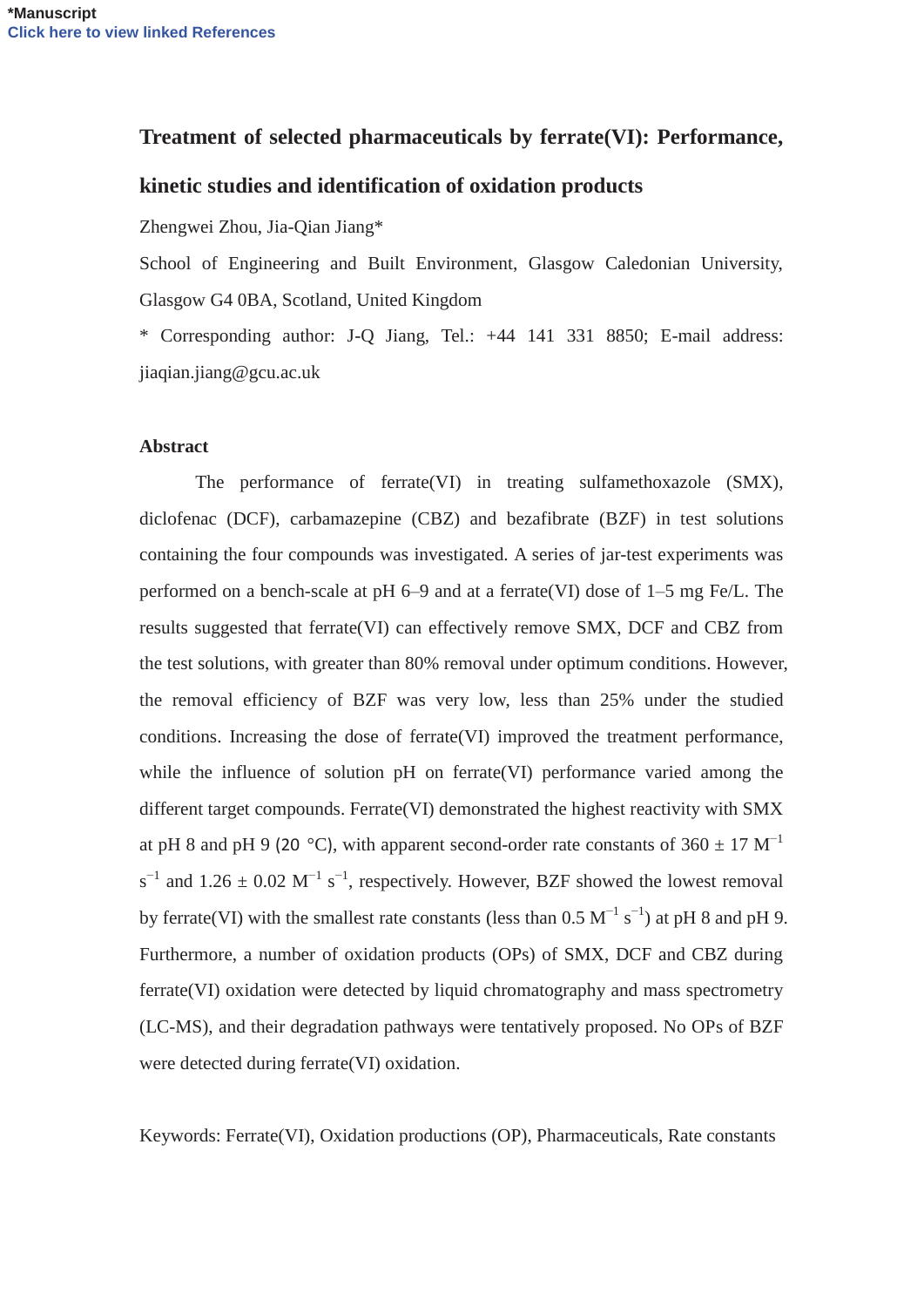## **1. Introduction**

The detection of a great variety of pharmaceuticals at trace levels  $(ng/L-\mu g/L)$  in the aquatic environment has led to increasing public concern [1-3]. The long-term effects of these trace pharmaceutical residues on human beings and the eco-system are still not clear. Nevertheless, worries of potential adverse effects remain [4, 5]. Therefore, studies investigating the removal of the pharmaceuticals from water and wastewater have been carried out recently [6, 7], mainly focusing on ozonation and advanced oxidation processes (AOPs). Ozone, as a selective oxidant, tends to have great capability in oxidising pharmaceuticals containing electron-rich moieties (ERMs) (e.g. sulfamethoxazole) rather than those without ERMs (e.g. ibuprofen) [8, 9]. On the other hand, hydroxyl radicals based AOPs have remarkable capability to degrade nearly all target pollutants with very high rate constants (up to  $10^9 \text{ M}^{-1} \text{ s}^{-1}$ ) [10] while their applications in natural and wastewater treatment still face several challenges such like co-existing compounds (e.g. NOMs) and radical scavengers (e.g.  $CO_3^2$  and  $HCO<sub>3</sub><sup>-</sup>$  [11, 12].

Ferrate(VI) salt is a promising dual-functional chemical for water and wastewater treatment and can achieve the reduction of a wide range of organic and inorganic pollutants in wastewater [13-15]. Moreover, unlike ozonation, ferrate(VI) does not generate bromate, a potentially carcinogenic by-product, in treating bromidecontaining waters [16]. Several studies examining the decontamination of pharmaceuticals in test solutions and pharmaceutical-spiked wastewater effluents by ferrate(VI) have been published  $[17-21]$ . The results demonstrated that ferrate(VI) possessed a great capability in treating pharmaceutical compounds with ERMs, e.g. ciprofloxacin, with removal efficiencies higher than 85%. The second-order rate constants between ferrate(VI) and some pharmaceuticals were also determined (e.g. higher than  $10^3$  M<sup>-1</sup> s<sup>-1</sup> for sulfamethoxazole and triclosan). However, little information is available with regard to the optimisation of ferrate(VI) treatment for future practical application, such as the influence of the solution pH and the ferrate(VI) dosage. Furthermore, even though oxidation products (OP) and degradation pathways for the oxidation of several pharmaceuticals by ferrate(VI) have been proposed [22,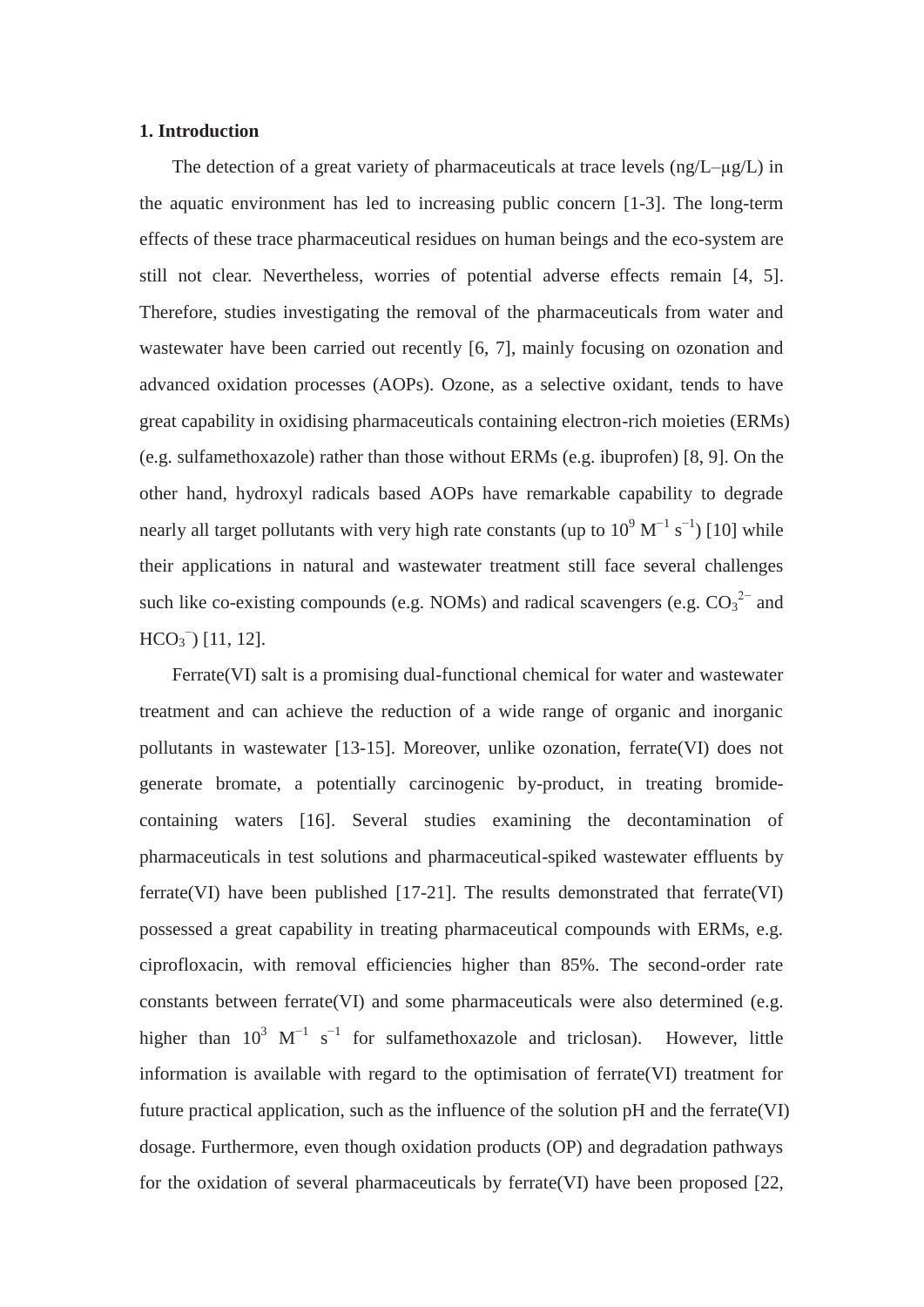23], a data-base containing similar information on many other pharmaceuticals needs to be established.

In this study, ferrate(VI)'s performance and degradation pathways in treating selected pharmaceuticals were investigated. The target compounds chosen for the experiments were sulfamethoxazole (SMX), diclofenac (DCF), carbamazepine (CBZ) and bezafibrate (BZF), and their basic properties are presented in Table S1 of the Supplementary Material (SM). These compounds belong to different therapeutic groups, namely antibiotics (SMX), antiphlogistics (DCF), antiepileptics (CBZ) and lipid regulators (BZF), and have been found widely in the aquatic environment with concentrations up to hundreds of ng/L [24, 25]. The objectives of this study were 1) to investigate the influence of solution pH and ferrate(VI) dosage on the removal of the selected pharmaceuticals; 2) to determine the rate constants of the reaction of ferrate(VI) with target compounds; and 3) to identify OPs and propose degradation pathways of four target pharmaceuticals during ferrate(VI) oxidation. To our best knowledge, this is the first study to investigate the removal of BZF by ferrate(VI) and identify the OPs of DCF during ferrate(VI) treatment.

## **2. Materials and methods**

#### *2.1. Chemicals and reagents*

Sulfamethoxazole (SMX), diclofenac sodium (DCF), carbamazepine (CBZ) and bezafibrate (BZF) of analytical grade or above were purchased from Sigma-Aldrich (UK). Potassium ferrate(VI) (purity higher than 90%) was also obtained from Sigma-Aldrich (UK). Other chemicals and solvents were supplied by Fisher Scientific (UK). All chemicals and solvents were used without further purification. Experimental water was generated by an Elga PureLab Option–R 7/15 pure water system (Veolia Water, France). Stock solutions of ferrate(VI) were freshly prepared by dissolving solid K<sub>2</sub>FeO<sub>4</sub> in 0.0125 M Na<sub>2</sub>B<sub>4</sub>O<sub>7</sub>·10H<sub>2</sub>O/0.005 M HCl buffer solution at pH 9.0 to make a ferrate(VI) concentration of 1 g/L as Fe.

Two approaches were utilised to prepare stock solutions of target pharmaceuticals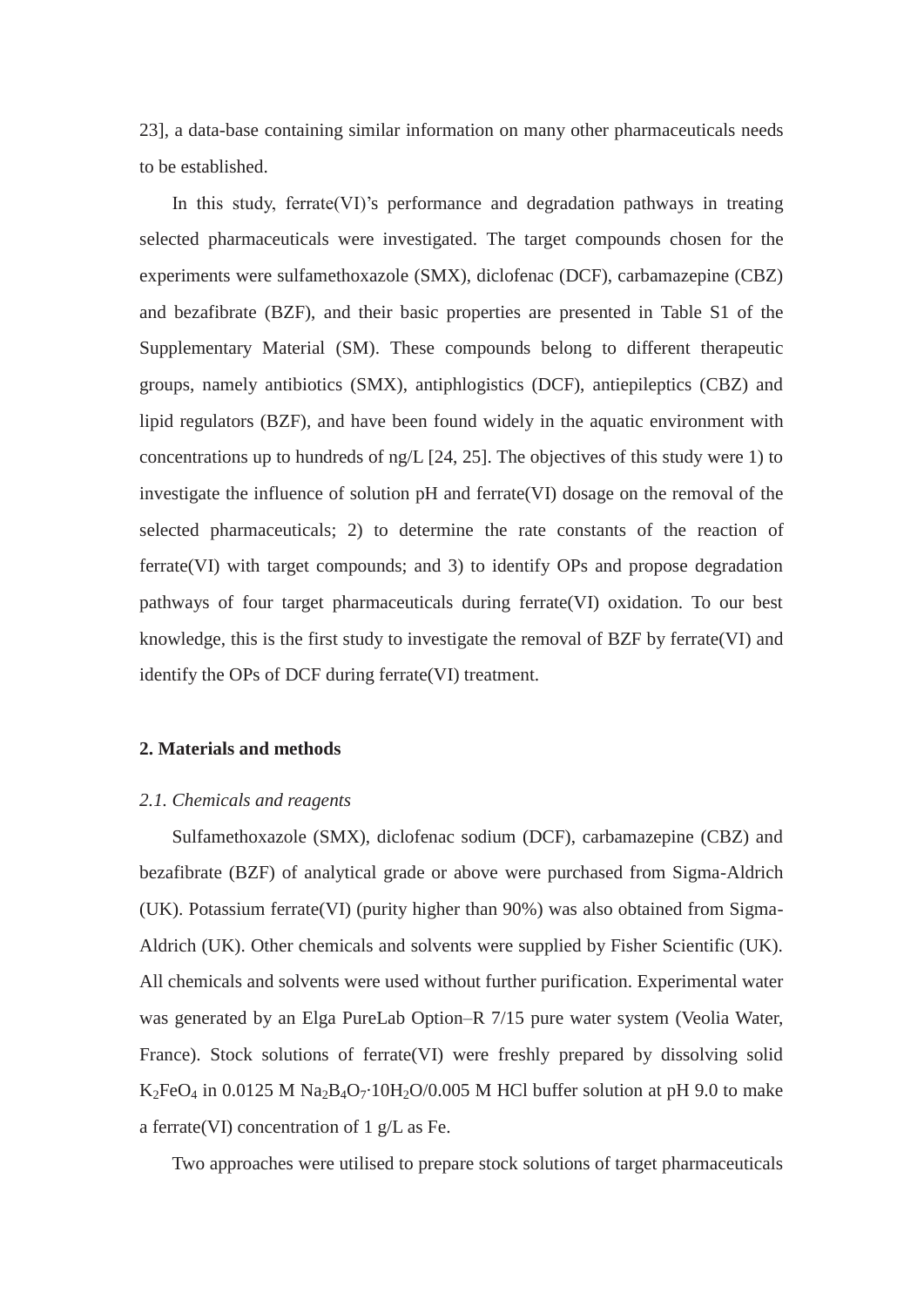for different purposes. (1) Jar test experiments and identification of OPs: stock solutions of target compounds were prepared in methanol at 100 mg/L. (2) Kinetic studies: stock solutions of DCF and SMX, which have high aqueous solubility (higher than 500 mg/L at experimental temperature), were prepared by directly dissolving solid chemicals in pure water. On the other hand, stock solutions of CBZ and BZF were prepared in acetonitrile at the appropriate concentrations to yield a  $2\%$  (v/v) percentage of acetonitrile in the final diluted test solutions. It has been reported that 2% acetonitrile in solution exerts little influence on reactions with ferrate(VI) [26].

#### *2.2. Jar test experiments*

Test solutions (one litre each) with two levels of concentrations for each compound, 100 and 10  $\mu$ g/L, were prepared in buffer solutions at pH 6–9, the pH range that is usually applied in practical water and wastewater treatment. The buffer solutions employed were 0.05 M  $KH_2PO_4/0.005-0.05$  M NaOH for pH 6–8 and 0.0125 M  $Na<sub>2</sub>B<sub>4</sub>O<sub>7</sub>$  10H<sub>2</sub>O/0.005 M HCl for pH 9.

A series of jar test experiments was carried out with a six-unit stirrer (Kemira flocculator 2000, Kemwater) under the following protocol: fast mixing for 1 min at 400 rpm; slow mixing for 60–180 min at 40 rpm; and then sedimentation for 60 min. The ferrate(VI) dose applied was 0–5 mg/L as Fe. All experiments were conducted in duplicate.

A specified amount of the supernatant was filtered sequentially with  $1.2 \mu m$  glass fibre filters (Fisher Scientific, UK) and 0.45 µm membrane filters (Millipore, USA) after sedimentation. The solution pH of the filtrate was adjusted to 2.5 by 1 M  $H_2SO_4$ and then subjected to solid phase extraction (SPE) and further analysis by high performance liquid chromatography (HPLC)-UV.

## *2.3. Kinetic studies*

Kinetic studies of ferrate(VI) with the target compounds were performed with the pharmaceuticals in excess (pseudo-first-order condition). The room temperature was  $20\pm2$  °C throughout the kinetic studies. A low ferrate(VI) dosage (2.5–10 µM) was applied to lower the self-decomposition rate of ferrate(VI). The rate constants were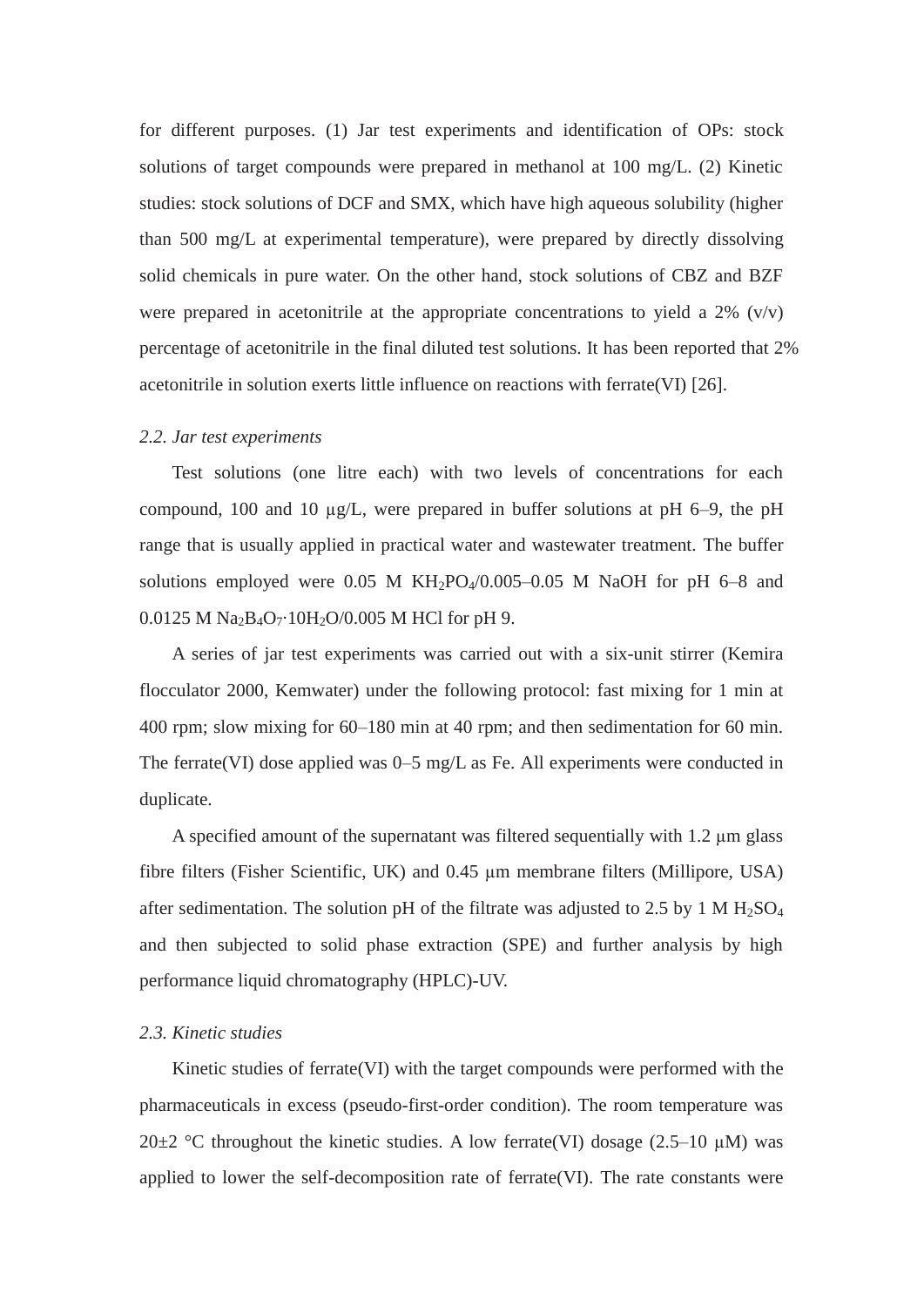determined at pH 8 and pH 9. The reaction was started by dosing ferrate(VI) solution into 500 mL buffered test solutions under stirring at 200 rpm. Aliquots of the reacting solution were then quenched with ABTS solution at certain time intervals. The remaining ferrate(VI) was measured by the ABTS method at 415 nm [27] using a DR3900 VIS spectrophotometer (Hach-Lange, USA). For the details of the ABTS method, please see Text S1 of the SM. The kinetic experiments were performed in triplicate for each condition.

#### *2.4. Identification of oxidation products*

Test solutions containing 10 mg/L of the target compounds were prepared separately in pure water. Two levels of ferrate(VI) doses (5 mg/L and 10 mg/L as Fe) were applied to the stirred test solutions at 200 rpm to investigate whether the higher dose (10 mg/L) would improve the formation of OPs. The solution pH was carefully adjusted by 0.01 M  $H<sub>2</sub>SO<sub>4</sub>$  or 0.02 M NaOH to yield a final pH of 6.5–7.5. A selected portion of the solution was filtered by 0.45 µm Puradisc syringe filters (Whatman, USA) after the reaction was completed. Then, the solution pH was adjusted to 2.5 using 1 M  $H<sub>2</sub>SO<sub>4</sub>$  for further liquid chromatography (LC)-mass spectrometry (MS) analysis. The experiments were operated in parallel under identical conditions.

#### *2.5. Analytical methods*

The remaining pharmaceutical compounds present in the treated test solutions were enriched by solid phase extraction (SPE). The SPE cartridges employed were Strata-X 1 g/12 mL giga tubes (Phenomenex, UK). Generally, the extraction method consisted of the following steps: (1) condition: 6 mL methanol; (2) equilibrate: 6 mL water; (3) load samples: flow desired amount of water samples under vacuum at a flow rate of 5–10 mL/min; (4) wash:  $2 \times 6$  mL water; (5) dry: 15 min under gentle nitrogen flow; and (6) elute:  $2 \times 6$  mL 2:49:49 (v/v/v) formic acid/methanol/acetonitrile. The eluents were evaporated to dryness at 50 °C using a DB-2A Dri-Block (Techne, UK) and then re-constituted to 1 mL by  $50:50$  (v/v) methanol/water. The final enriched samples were filtered with  $0.45 \mu m$  Puradisc syringe filters (Whatman, USA) and subjected to HPLC analysis.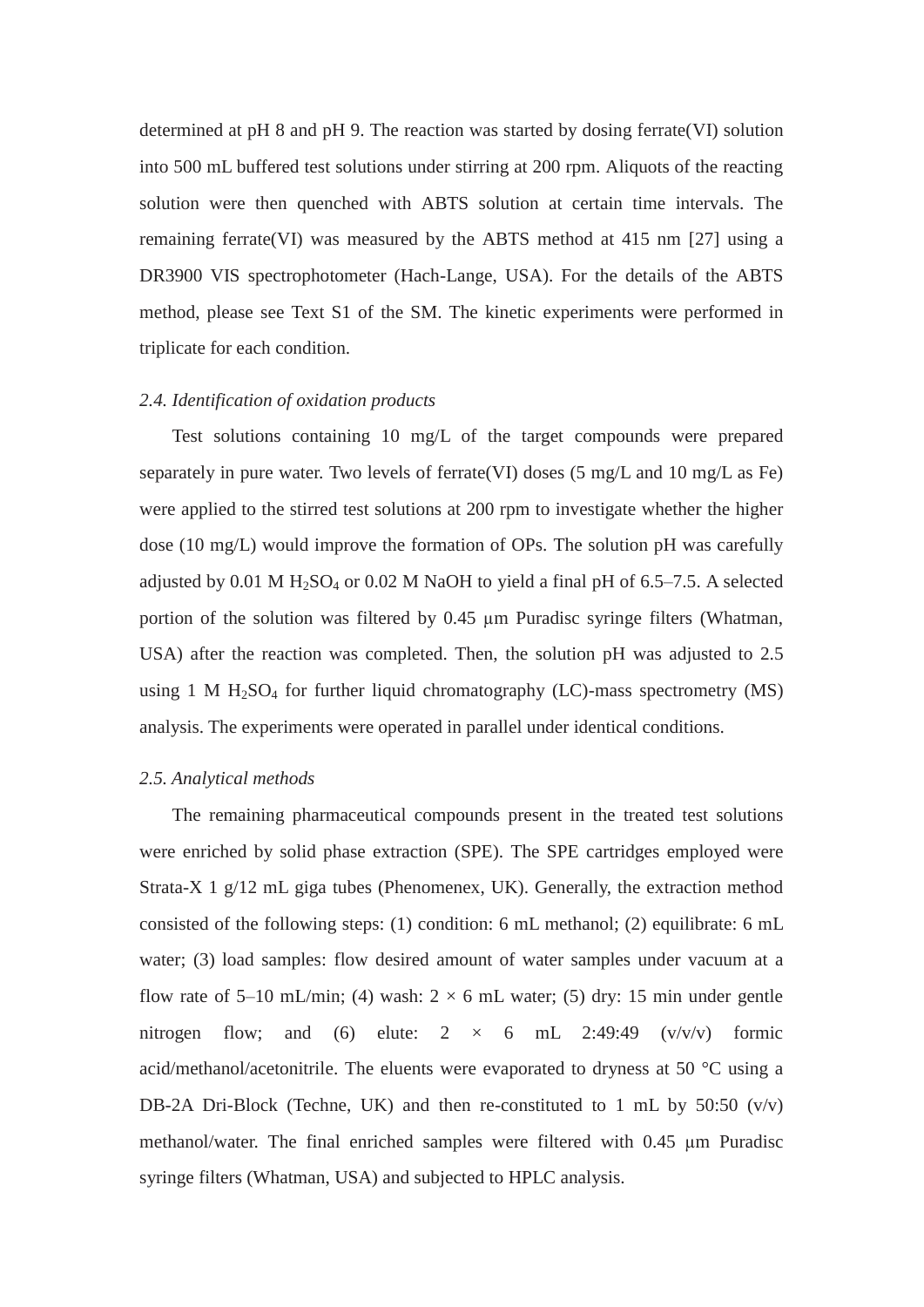An Agilent 1100 system (Agilent Technologies, USA) with a diode array detector (DAD) was employed for the measurement of target compounds. The column utilised for the separation of compounds was a 2.6  $\mu$ m, 100 mm  $\times$  2.10 mm reversed phase Kinetex XB-C<sub>18</sub> column (Phenomenex, UK). The column was kept at 25  $\degree$ C and eluted by acetonitrile (Solvent A) and 0.1% formic acid in pure water (Solvent B) at a flow rate of 0.2 mL/min. The elution was initiated with 20% solvent A. Then, the percentage of solvent A was increased to 45% over the next 6 min, held at this percentage for 15 min and finally lowered to 20% in 1 min. The DAD wavelengths for BZF, SMX, DCF and CBZ detection were pre-determined and set at 230 nm, 270 nm, 280 nm and 290 nm, respectively. The method was validated and has been published elsewhere [28].

An Agilent 1100 HPLC plus a Bruker Daltonics Esquire 3000 ion trap mass spectrometer (MS) were employed to identify the OPs of target compounds treated by ferrate(VI). The separation was achieved by an Atlantis C<sub>18</sub> column (3 µm, 150 mm  $\times$ 2.1 mm, Waters, USA) using a gradient of acetonitrile (Solvent A)/ ammonium formate and formic acid in water (pH 3.5, Solvent B) at 0.2 mL/min. Solvent A was initially 1% and was maintained at this percentage for 2 min. Then, the percentage was increased to 30% in the next 1 min and stayed at 30% until 20 min. After that, the percentage of solvent A was gradually increased from 20% to 99% in 13 min, maintained at the same level for 9 min, and finally decreased back to 1% in 1 min. All of the target compounds were identified by full MS scans in positive and/or negative electrospray ionisation (ESI) mode.

### **3. Results and discussion**

#### *3.1. Removal of selected pharmaceuticals from test solutions*

#### *3.1.1. Initial concentrations of 100 g/L*

The removal efficiencies of target compounds with initial concentrations of 100  $\mu$ g/L by ferrate(VI) are presented in Fig. 1. Generally, the performance of ferrate(VI) varied greatly among the different target compounds.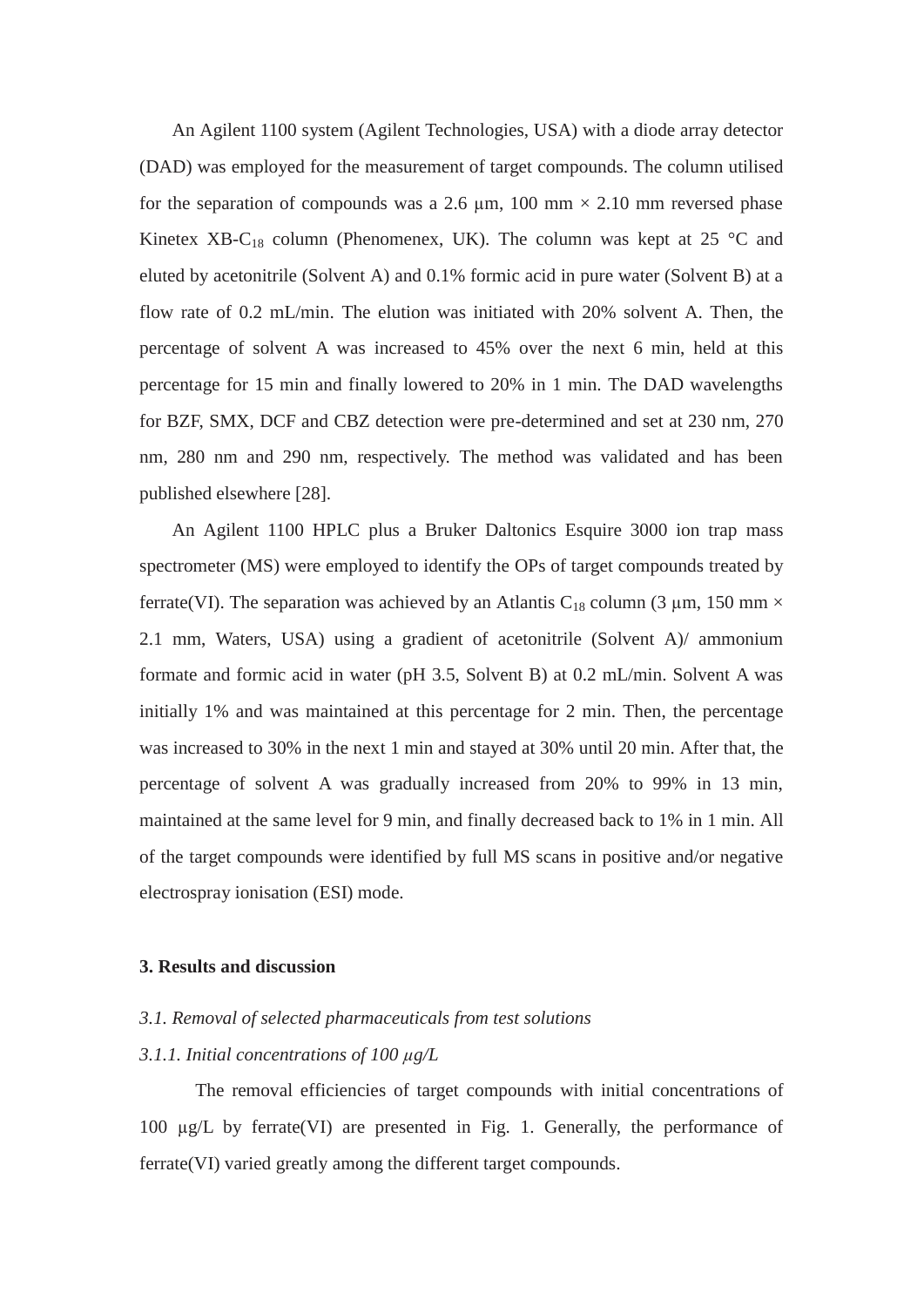Fig. 1. The effect of ferrate(VI) dose and solution pH on the removal of pharmaceuticals from a mixed compound solution (initial concentration of 100  $\mu$ g/L) (a) BZF; (b) SMX; (c) DCF; and (d) CBZ.

For BZF, the removal efficiencies by ferrate(VI) under all conditions were less than 25% (Fig. 1a). The results demonstrated that raising the ferrate(VI) dose from 1 mg/L to 5 mg/L improved the BZF reduction for all pH conditions. In terms of pH influence, the BZF removal at pH 7 and pH 8 was greater than that at pH 6 and pH 9. Specifically, the greatest BZF removal was observed at pH 8, where 15.3–21.4% of BZF was reduced by ferrate(VI). On the other hand, the BZF removal at pH 6 was the lowest, with only 5.6% reduction achieved at 5 mg/L ferrate(VI).

For SMX, an increase in ferrate(VI) dose also improved the performance for all pH conditions (Fig. 1b). At pH 9, the SMX removal increased significantly with increasing ferrate(VI) dose, from 12.9% at 1 mg/L to 85.8% at 5 mg/L. On the other hand, at pH 6–8, there was no great improvement in SMX removal with increasing ferrate(VI) dose, especially when the dose exceeded 2 mg/L. However, the overall SMX removal by ferrate(VI) at pH 6–8 was better than that at pH 9. Specifically, the removal percentages were all above 50% at pH 6–8 and at the lowest dose, 1 mg/L. Then, the removal of SMX gradually increased with rising ferrate(VI) dose, reaching approximately 90% SMX reduction at 5 mg/L.

Increasing ferrate(VI) dose improved DCF removal significantly at pH 6–9 (Fig. 1c). For instance, when the solution pH was 6, the removal of DCF by ferrate(VI) was only 4.9% at 1 mg/L, and then increased with rising ferrate(VI) dose by approximately 25% for the addition of every 1 mg/L until the dose reached 4 mg/L. Upon further increase in the ferrate(VI) from 4 mg/L to 5 mg/L, the DCF removal rose slightly to 79%. Similar patterns of DCF removal with increasing ferrate(VI) dose were also noticed at pH 7–9. In terms of the effect of solution pH, at relatively high doses (4–5 mg/L), the DCF removal was not affected by the solution pH, while at relatively low doses  $(1-3 \text{ mg/L})$ , the removal efficiencies of DCF at pH 6 were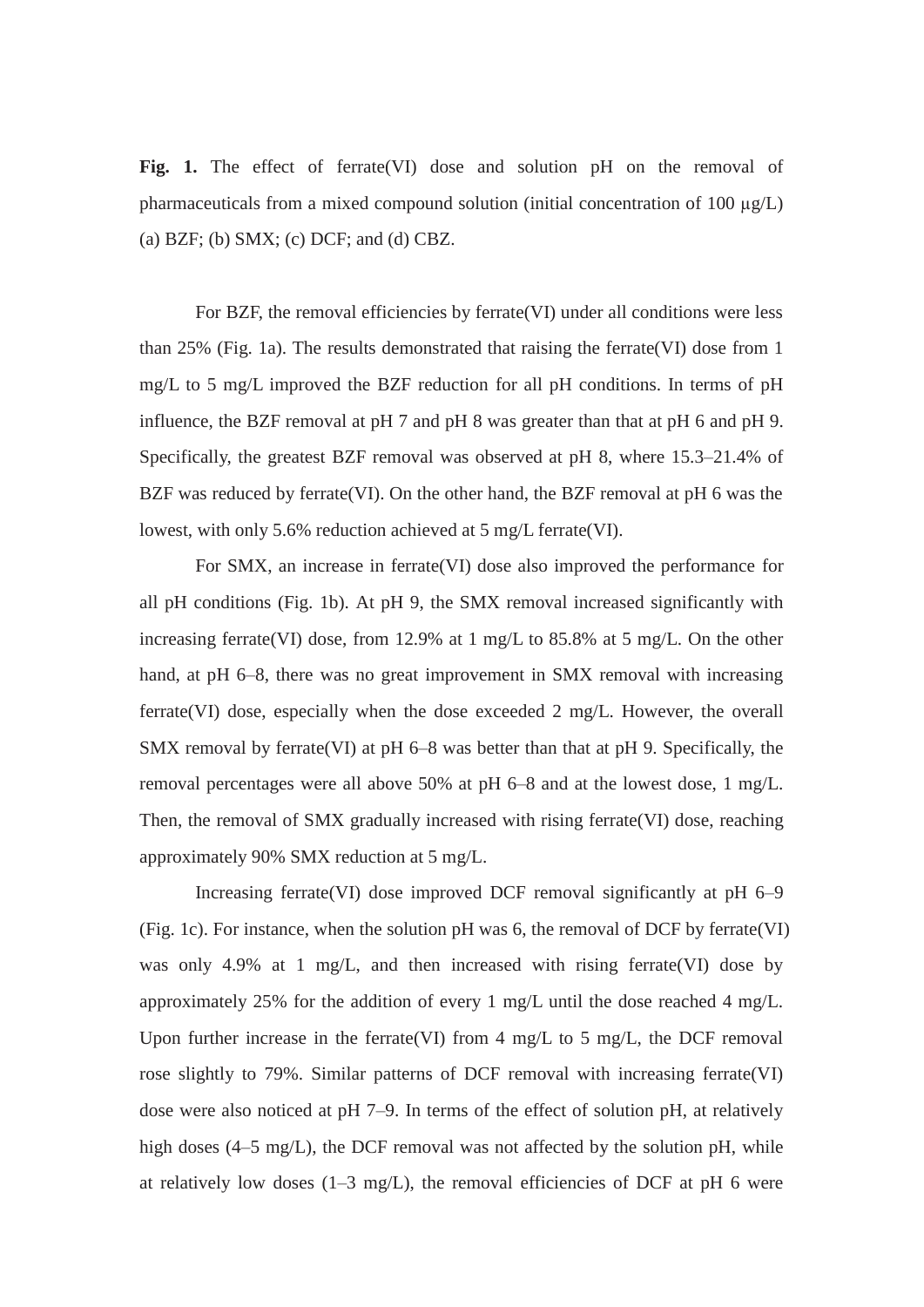lower than those at pH 7–9 by 5–20%. Generally, more than 50% of DCF could be reduced in the pH range 6–9 when the ferrate(VI) dose reached 3 mg/L.

As for CBZ, both solution pH and ferrate(VI) dose exerted a significant influence on its reduction (Fig. 1d). The influence of the ferrate(VI) dose on the CBZ removal at pH 8 and 9 was much stronger than that at pH 6 and 7. For instance, when the solution pH was 9, CBZ removal increased significantly from 23.7% at 1 mg/L to 99.1% at 5 mg/L. On the other hand, at pH 6 and 7, the CBZ reduction was increased by approximately 45% with an increase in the ferrate(VI) dose from 1 mg/L to 5 mg/L. In addition, the solution pH significantly affected CBZ removal. CBZ removal at pH 8–9 was better than that at pH 6–7. In particular, at pH 9, when the ferrate(VI) dose reached 4 mg/L or above, the CBZ reduction was higher than 90%. On the other hand, the worst performance was observed at pH 6, where the CBZ reduction was less than 50% for all ferrate(VI) doses.

 Comparing the reduction of all four compounds, the performance of ferrate(VI) in treating BZF was the least efficient. The removal rates of the other three compounds could exceed 80% under specific conditions. Generally, a feasible operating condition was to adjust solution pH at 7–9 and use doses higher than 4 mg/L as Fe in applying ferrate(VI) oxidation to achieve at least 50% of SMX, DCF and CBZ reduction from test solutions with initial concentrations of 100  $\mu$ g/L.

#### *3.1.2. Initial concentrations of 10 g/L*

The results of removing target compounds with initial concentrations of 10  $\mu$ g/L from test solutions by ferrate(VI) were significantly different from those obtained with an initial concentrations of  $100 \mu g/L$ , except for BZF. As shown in Fig. 2a, the reduction of BZF was low and less than 25% under all conditions. Raising the ferrate(VI) dose slightly improved BZF removal at pH 8 and 9. For instance, at pH 9, the reduction of BZF by ferrate(VI) was less than 15% at ferrate(VI) doses of 1 mg/L and 2 mg/L, and then slightly increased to over 20% when the ferrate(VI) dose reached 3 mg/L. Additionally, at pH 7 and 8, the removal efficiencies peaked at a ferrate(VI) dose of 3 mg/L, with 11.3% and 20.6% BZF removal, respectively.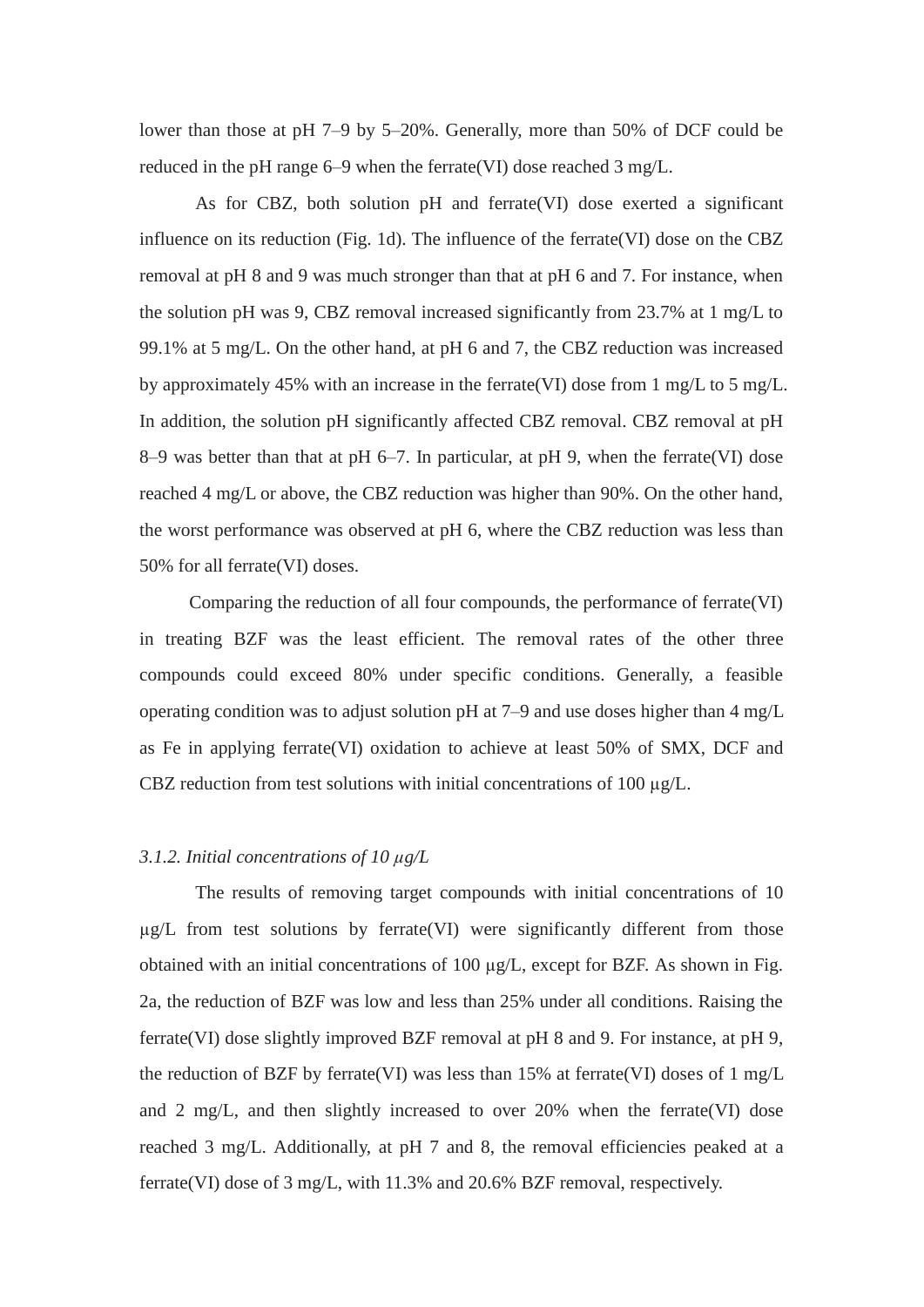**Fig. 2.** The effect of ferrate(VI) dose and solution pH on the removal of pharmaceuticals from a mixed compound solution (initial concentrations 10  $\mu$ g/L) (a) BZF; (b) SMX; (c) DCF; and (d) CBZ.

For SMX, the overall removal efficiencies by ferrate(VI) were higher than 60% for all solution pH and ferrate(VI) doses (Fig. 2b), with small variations for different conditions. In addition, SMX removal at pH 9 appeared to be the best, though there was a slight drop in SMX removal when the ferrate(VI) dose was increased from 4 mg/L to 5 mg/L. For DCF, increasing the ferrate(VI) dose improved the treatment performance to some extent; however, when the solution pH was 6, the removal efficiencies of DCF by ferrate(VI) remained at approximately 80% (Fig. 2c). Upon raising the ferrate(VI) dose, a significant increase in DCF removal was observed at solution pH 9. In terms of pH influence, the DCF removal at pH 6–7 appeared to be better than that at pH 8–9, especially at ferrate(VI) doses of 2–4 mg/L. Nonetheless, the overall removal efficiency of DCF removal could exceed 50% across the examined pH and dose ranges. Moreover, ferrate(VI) oxidation exhibited excellent performance for the removal of CBZ from the solution with an initial concentration of 10  $\mu$ g/L; all reduction rates were higher than 95% (Fig. 2d).

For the removal of target compounds with initial concentrations of 10  $\mu$ g/L, CBZ removal was the highest for all operating pH values. On the other hand, BZF removal was the lowest at pH 6–9. There were no significant removal differences between DCF and SMX. For both SMX and DCF, ferrate(VI) showed good treatment performance, with removal efficiencies higher than 50% for all applied conditions.

The results of using ferrate(VI) to treat two test solutions showed that SMX, CBZ and DCF were effectively removed at pH 6–9; their removal efficiencies could exceed 80% under optimum conditions. However, the low removal rates of BZF suggested that ferrate(VI) is a selective oxidant. Ferrate(VI) is capable of oxidising pollutants containing ERMs [29, 30], while SMX (aniline), DCF (amine) and CBZ (olefin) all contain ERMs in their structures. On the other hand, BZF has a carboxylic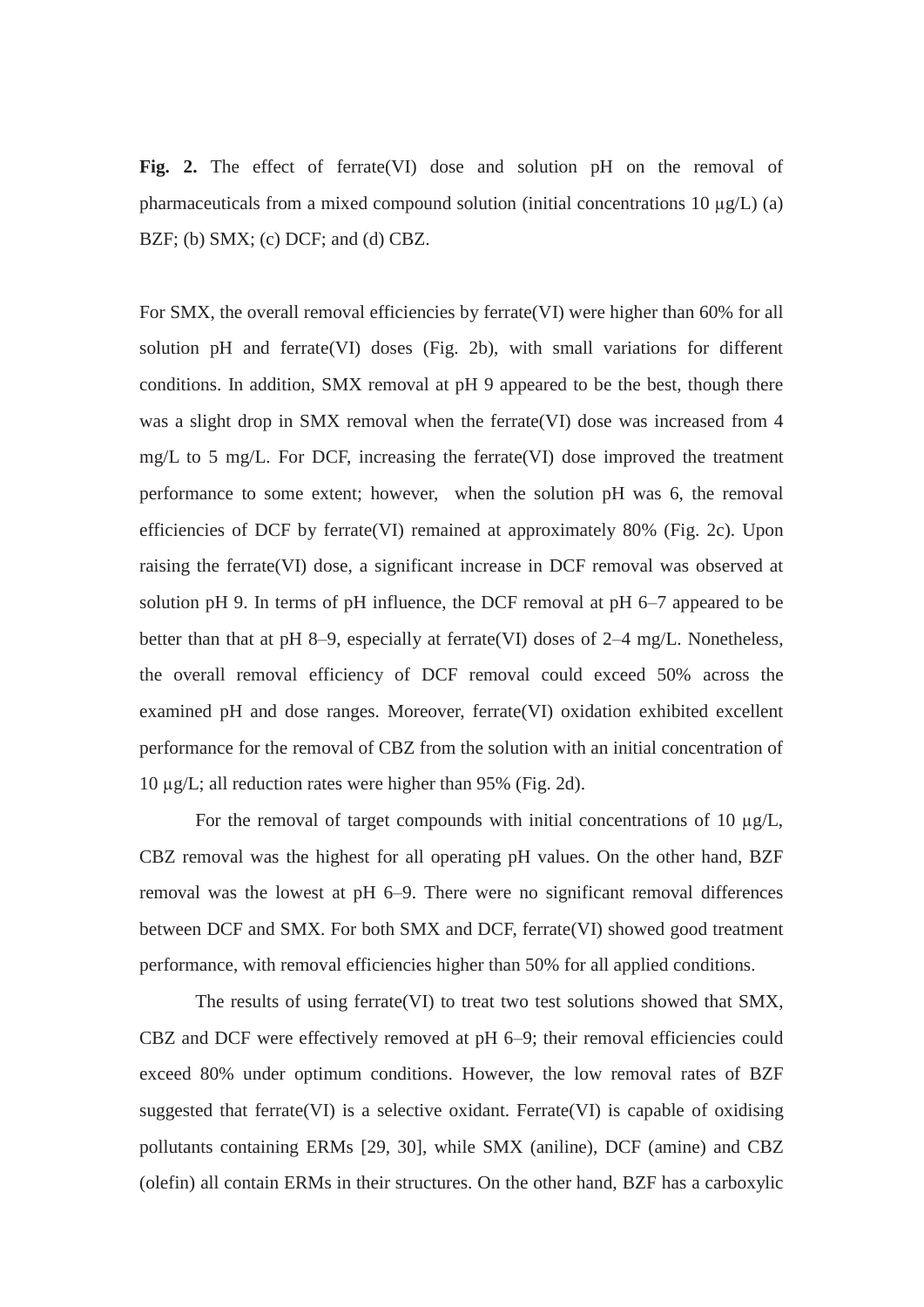group, which is an electron-withdrawing functional group and can depress the reactivity of aromatic rings with ferrate(VI) [21]. Thus, the low reactivity of ferrate(VI) with BZF may be attributed to the carboxylic functional group in its structure.

# *3.2. Rate constants*

The rate law for the reaction of ferrate(VI) with target compounds can be written as follows:

$$
-d[Fe(VI)]/dt = k_{app}[Fe(VI)]^{m}[X]^{n}
$$
 (1)

Where  $[Fe(VI)]$  and  $[X]$  are the total molar concentrations of all species of ferrate(VI) and the target compounds, respectively;  $k_{app}$  is the apparent rate constant of the reaction between ferrate(VI) and the target compounds; m and n are the orders of the reactions with respect to each reactant. Under pseudo-first-order conditions, Eq. (1) can be re-written as follows:

$$
-d[Fe(VI)]/dt = k'[Fe(VI)]m
$$
 (2)  
Where  $k' = k_{app}[X]n$ .

Rate constants for the reactions of ferrate(VI) with selected pharmaceuticals were determined under pseudo-first-order conditions at pH 8.0 and 9.0 at 20 °C. The concentrations of the target compounds were at least ten times higher than that of ferrate(VI). Thus, the reaction could be regarded as first-order with respect to [Fe(VI)]. The experimental results also confirmed this first-order relationship with respect to [Fe(VI)]. Taking the reaction of ferrate(VI) with SMX as an example, as shown in Fig. S1 of SM, the plot of ferrate(VI) degradation versus reaction time fitted nicely to a single exponential decay curve with a good coefficient of correlation (0.994), which suggests that the reaction is first-order with respect to  $[Fe(VI)]$  [31]. In this case, m=1 and Eq. (2) could be re-written as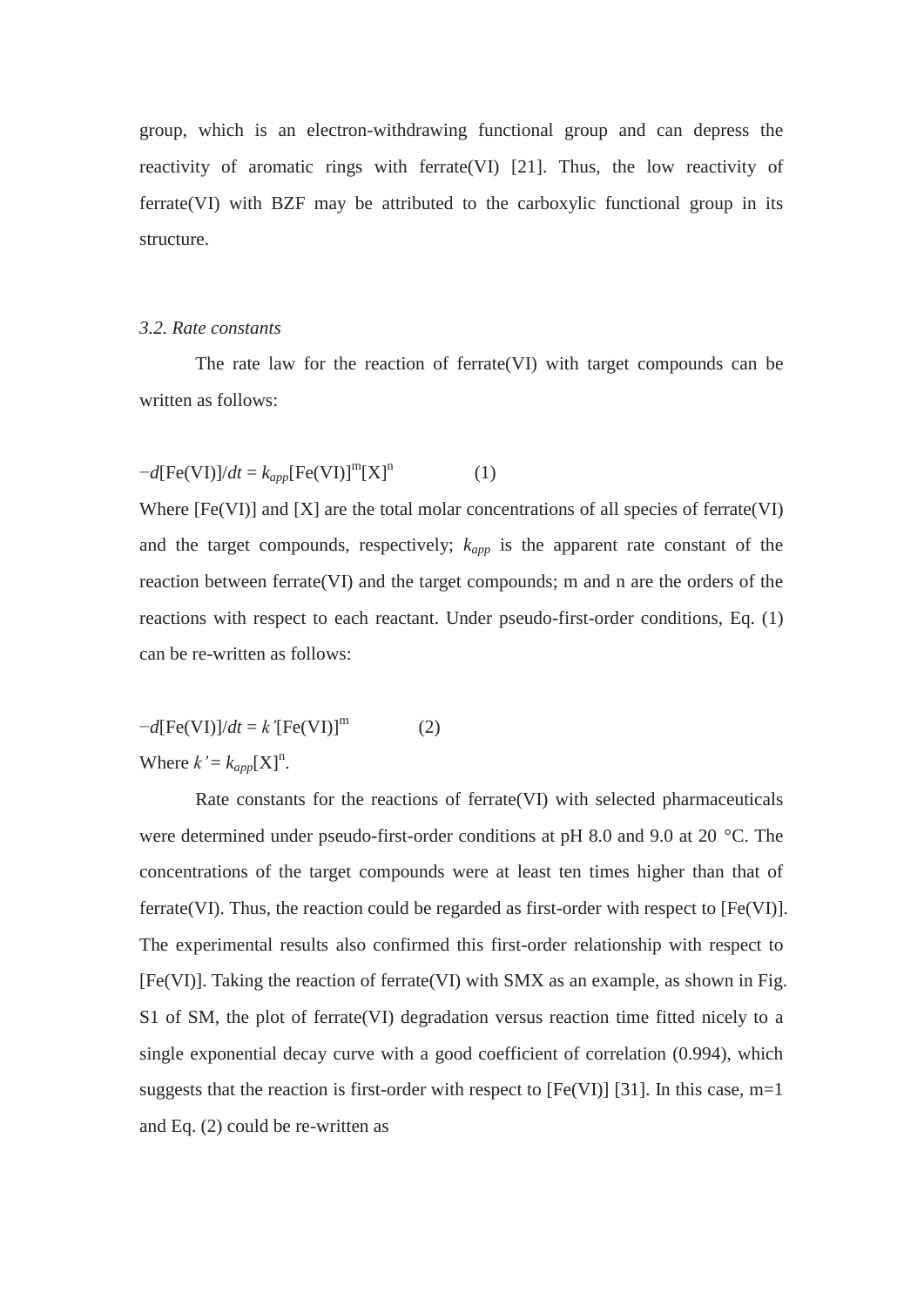$$
-d[Fe(VI)]/dt = k'[Fe(VI)]
$$
 (3)

Pseudo-first-order rate constants (*k'*) were determined for different concentrations of the target compounds. In addition, the *k'* values were corrected for the ferrate(VI) self-decay rate in buffered solutions under the same pH condition (Text S2 and Table S2, SM). Again using SMX as an example (Fig. S2, SM), the *k'* values obtained at different concentrations of SMX showed a linear relationship to [SMX], which indicates that the reaction between ferrate(VI) and SMX is also first-order with respect to the concentration of SMX, and therefore n=1. Then, the overall reaction can thus be written as

$$
-d[Fe(VI)]/dt = k_{app}[Fe(VI)][X]
$$
 (4)

The apparent second-order rate constant  $(k_{app})$  for the reaction was then determined as the slope of the plot  $k'$  versus [SMX]. The  $k_{app}$  values of the reactions for ferrate(VI) with other target compounds were determined by following the same procedure mentioned above with respect to SMX and are summarised in Table 1.

## **Table 1**

Apparent second-order rate constants for the reactions of ferrate(VI) with selected pharmaceuticals.

Ferrate(VI) showed different reactivity with the four target compounds. Ferrate(VI) demonstrated moderate reactivity with SMX, CBZ and DCF at pH 9, with  $k_{app}$  values of 1.26  $\pm$  0.02, 1.09  $\pm$  0.11 and 0.60  $\pm$  0.01 M<sup>-1</sup> s<sup>-1</sup>, respectively. Lowering the solution pH improved their reactivity with ferrate(VI), especially for SMX, whose  $k_{app}$  was increased to 360  $\pm$  17 M<sup>-1</sup> s<sup>-1</sup> at pH 8. This phenomenon was in agreement with many other studies [32, 33], which could be explained by considering the acidbase species of ferrate(VI), as given below [34]: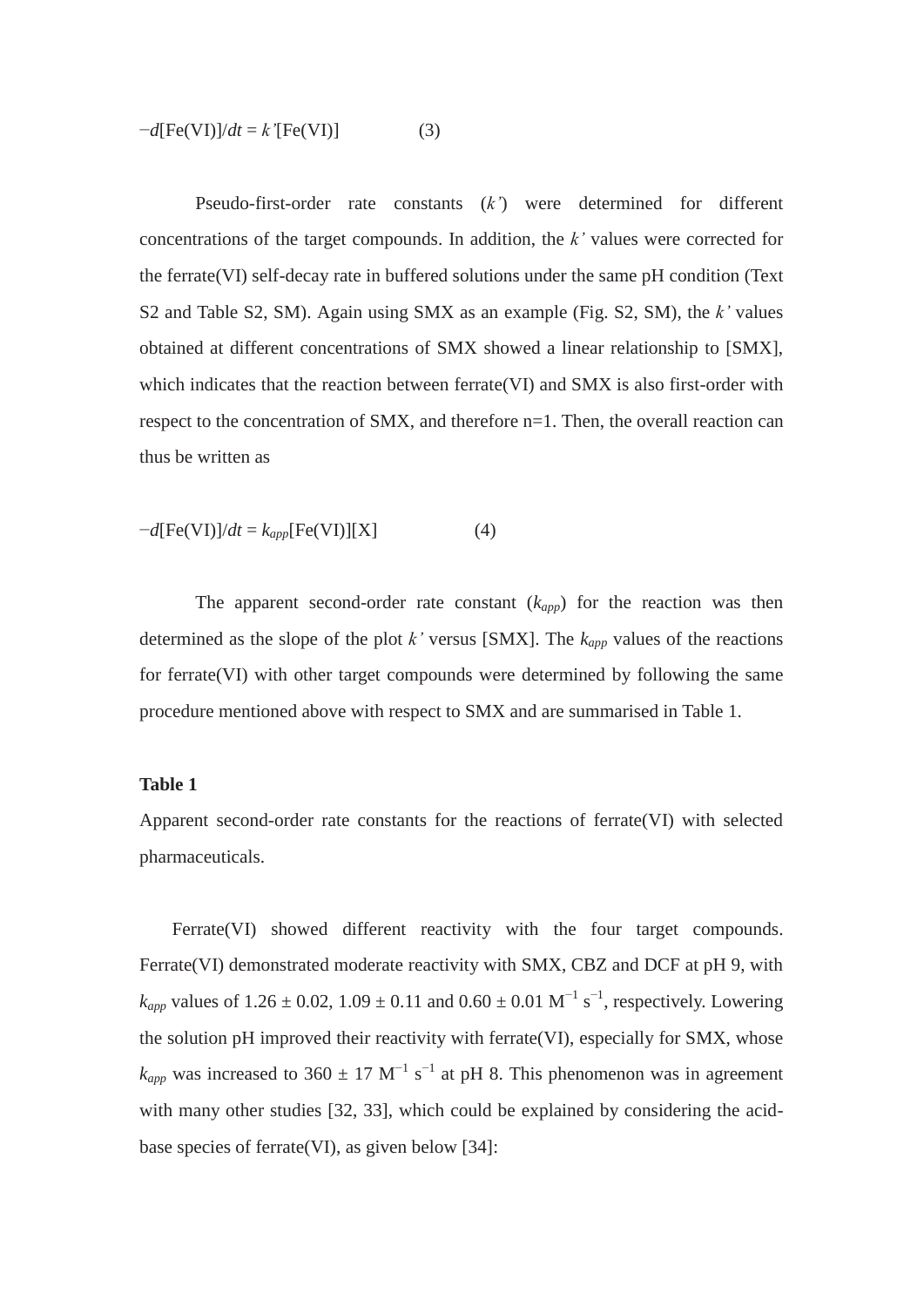| $H_3FeO_4^+ \leftrightarrow H^+ + H_2FeO_4$ | $pK_{al} = 1.6$ |
|---------------------------------------------|-----------------|
| $H_2FeO_4 \leftrightarrow H^+ + HFeO_4^-$   | $pK_{a2}=3.5$   |
| $HFeO4 \leftrightarrow H+ + FeO42-$         | $pK_{a3}=7.3$   |

Among all of the species of ferrate(VI),  $HFeO<sub>4</sub>$  has been regarded as the most reactive species in many reactions [31, 35]. Thus, with the increase of the fraction of  $HFeO<sub>4</sub>$  from pH 9 to pH 8, the reactivity of ferrate(VI) with the target compounds improved.

On the other hand, the reactivity of ferrate(VI) with BZF was very low. The *k'* values of BZF at pH 8 and pH 9 were very close to the self-degradation rates of ferrate(VI) in 2% acetonitrile solution; the  $k_{app}$  values were estimated to be less than 0.5 and 0.05  $M^{-1}$  s<sup>-1</sup>, respectively.

#### *3.3. Identification of oxidation products*

The test solution samples of each compound were treated by ferrate(VI) at two doses, and then analysed by LC-MS in ESI positive and/or negative mode under full MS scans. By comparing the total ion chromatograms (TICs) of the treated samples with the TICs of two blanks (ferrate(VI) and pharmaceuticals), any new peaks visible in the TICs of treated samples were then investigated further for OP identifications.

The removal rates of target compounds by ferrate(VI) varied among the four compounds (Table S3, SM). It is worth noting that the removal of BZF by ferrate(VI) was very low (2–3%) and no OPs were found in the treated solutions. However, in treating test solution samples with initial concentrations of  $10-100 \mu g/L$ , up to 20% of BZF could be removed by 5 mg/L ferrate(VI). The extremely low removal rates of BZF obtained in this section might be explained by the following: 1) the minimal removal of BZF by ferrate(VI) was very likely attributed to the coagulation effect of ferric ions reduced from ferrate(VI); and 2) the test solutions in this section were stirred at 200 rpm constantly, which was not ideal for the formation and aggregation of flocs and hence reduced the coagulation effect substantially.

A number of OPs were detected for SMX, DCF and CBZ in their specific test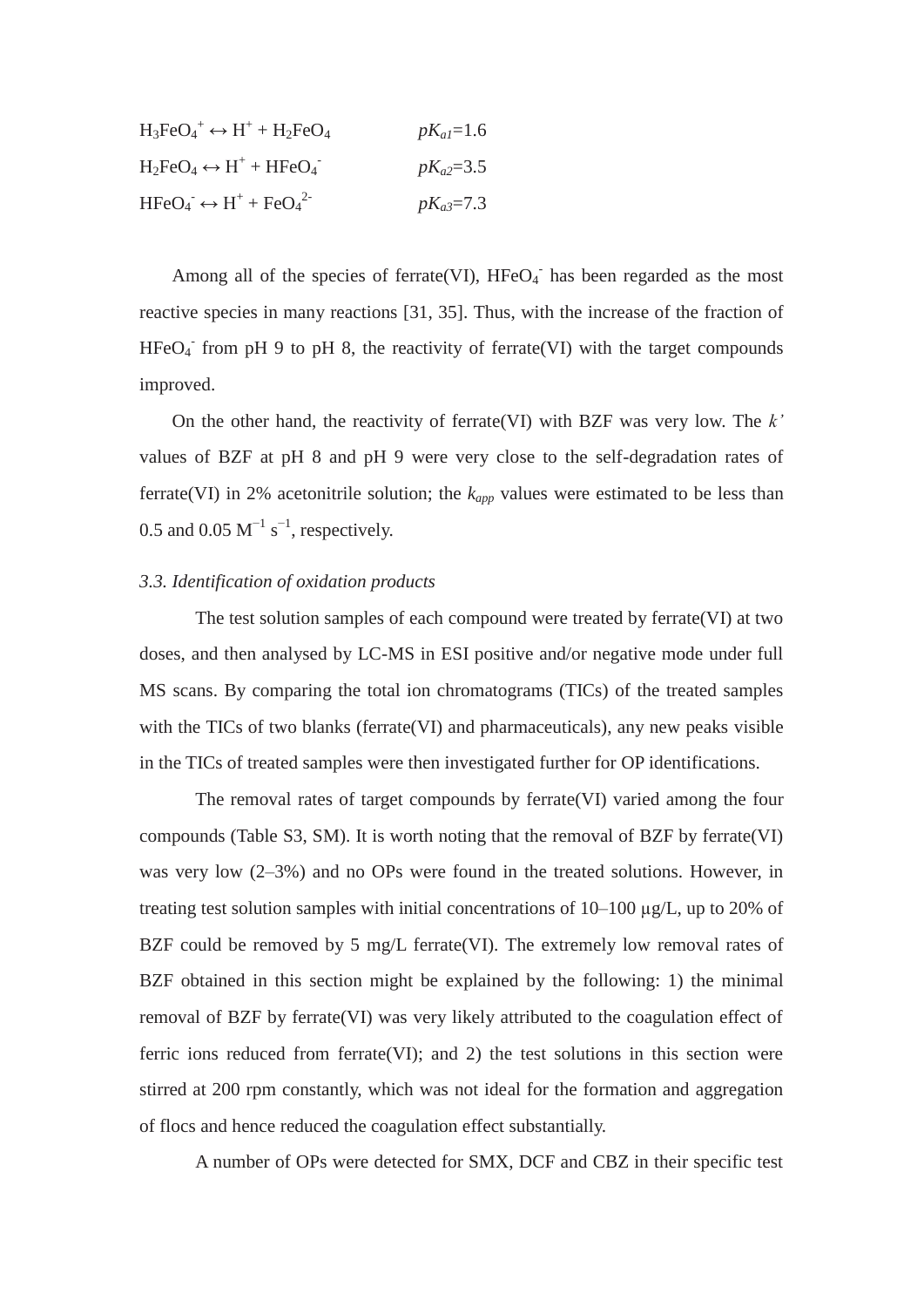solutions. Most of the OPs for each compound were detected under both ferrate(VI) dose conditions. Moreover, the MS instrumental response for most of the detectable products at 10 mg/L ferrate(VI) was stronger than that at 5 mg/L (Table S4, SM), which further indicated that they were the OPs resulting from ferrate(VI) oxidation. Based on the measured *m/z* values, the best-fit chemical structures of such OPs were tentatively proposed by referring to prior knowledge, considering the molecular pattern of the target compounds and the mechanism of ferrate(VI) oxidation. Ferrate(VI) oxidation of organic compounds occurs via one/two-electron transfer, hydrogen abstraction or oxygen transfer [36], with great reactivity with electron-rich moieties such as olefins, phenols and amines [26].

# *3.3.1. SMX*

The analysis of SMX samples was conducted in ESI positive mode in the LC-MS. Three OPs of SMX with m/z 269.8, 267.8 and 283.8 were found from the TIC chromatograms. SMX contains an aniline functional group and a five-member heterocyclic functional group, which are connected by a sulfonyl functional group at both sides. Both the aniline group and the heterocyclic group could be the attacking positions during ferrate(VI) oxidation [32]. The OPs of SMX with their probable structures are given in Table 2. The MW of SMX is 253; the increase of 16 atomic mass units (amu) in SMX-1 might be caused by a hydroxylation in the aniline ring of SMX [37]. Moreover, the replacement of amino group by an N=O bond yielded SMX-2 [38]. In addition, there were two probable isobaric compounds for the SMX OP with an m/z value of 283.8, shown as the OPs SMX-3a and SMX-3b [37].

#### **Table 2**

OPs of SMX detected by LC-MS in positive mode.

The pathways of SMX's transformation during ferrate(VI) oxidation are presented in Fig. 3. The insertion of one oxygen atom resulted in the hydroxylation of the aromatic ring (SMX-1), though the precise position of the hydroxyl group could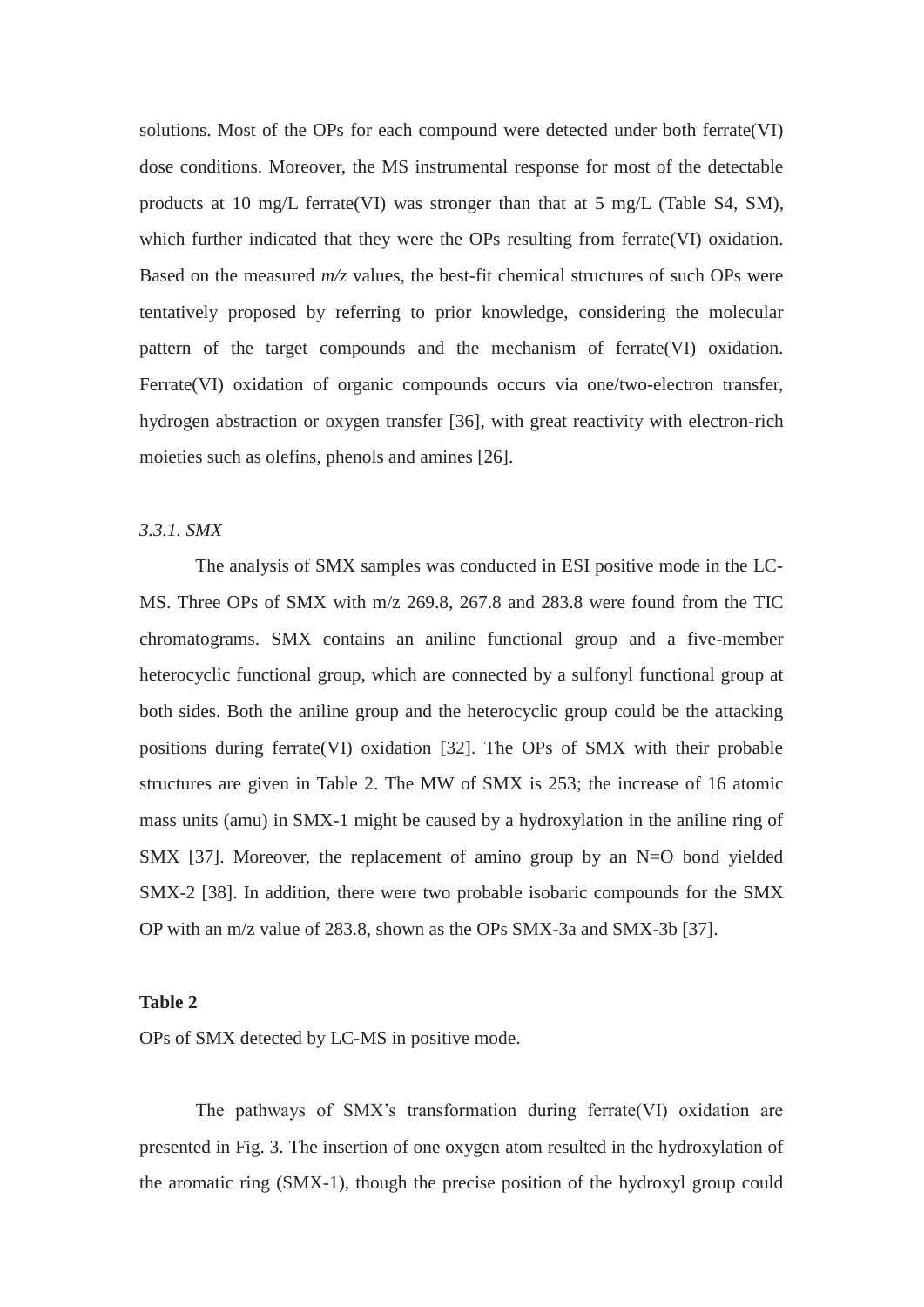not be determined. The attack of ferrate(VI) might occur at the amino-N by hydrogen abstraction and oxygen insertion, yielding a nitroso-benzene derivative of SMX (SMX-2). The formation of nitroso OPs was also reported in the treatment of other sulfamide antibiotics by ferrate(VI) [17]. Further hydroxylation of the aromatic ring in SMX-2 could take place, which may have led to the formation of SMX-3a. In addition, the amino moiety might also be oxidised into a nitrobenzene derivative of SMX via oxygen transfer (SMX-3b). The formation of nitrobenzene derivatives via oxygen transfer is a common pathway for the transformation of anilines [39].

**Fig. 3.** Pathways of SMX degradation by ferrate(VI).

# *3.3.2. DCF*

The concentration of DCF could be reduced to less than its limit of detection (LOD) in LC-MS when the applied ferrate(VI) was 10 mg/L. Four OPs of DCF were found in the solutions treated by ferrate(VI). Specifically, two OPs were found in ESI negative mode with m/z values of 284.1 and 279.8, while another two OPs were detected in ESI positive mode with m/z values of 152.1 and 309.7. Probable chemical structures were proposed in Table 3 for these OPs of DCF based on the literature [e.g., 40]. Specifically, DCF-1 was a mono-aromatic product, DCF-2 was an imino-quinone derivative of DCF, and DCF-3 was also an imino-quinone derivative with decarboxylation of the lateral chain. On the other hand, DCF-4 was formed by dihydroxylation of both aromatic rings with the lateral chain also replaced by a hydroxyl group.

## **Table 3**

OPs of DCF detected by LC-MS in ESI positive and negative modes.

The proposed pathways of DCF during ferrate(VI) treatment are given in Fig. 4. DCF-1 is a mono-aromatic compound that was formed by the cleavage of the N-C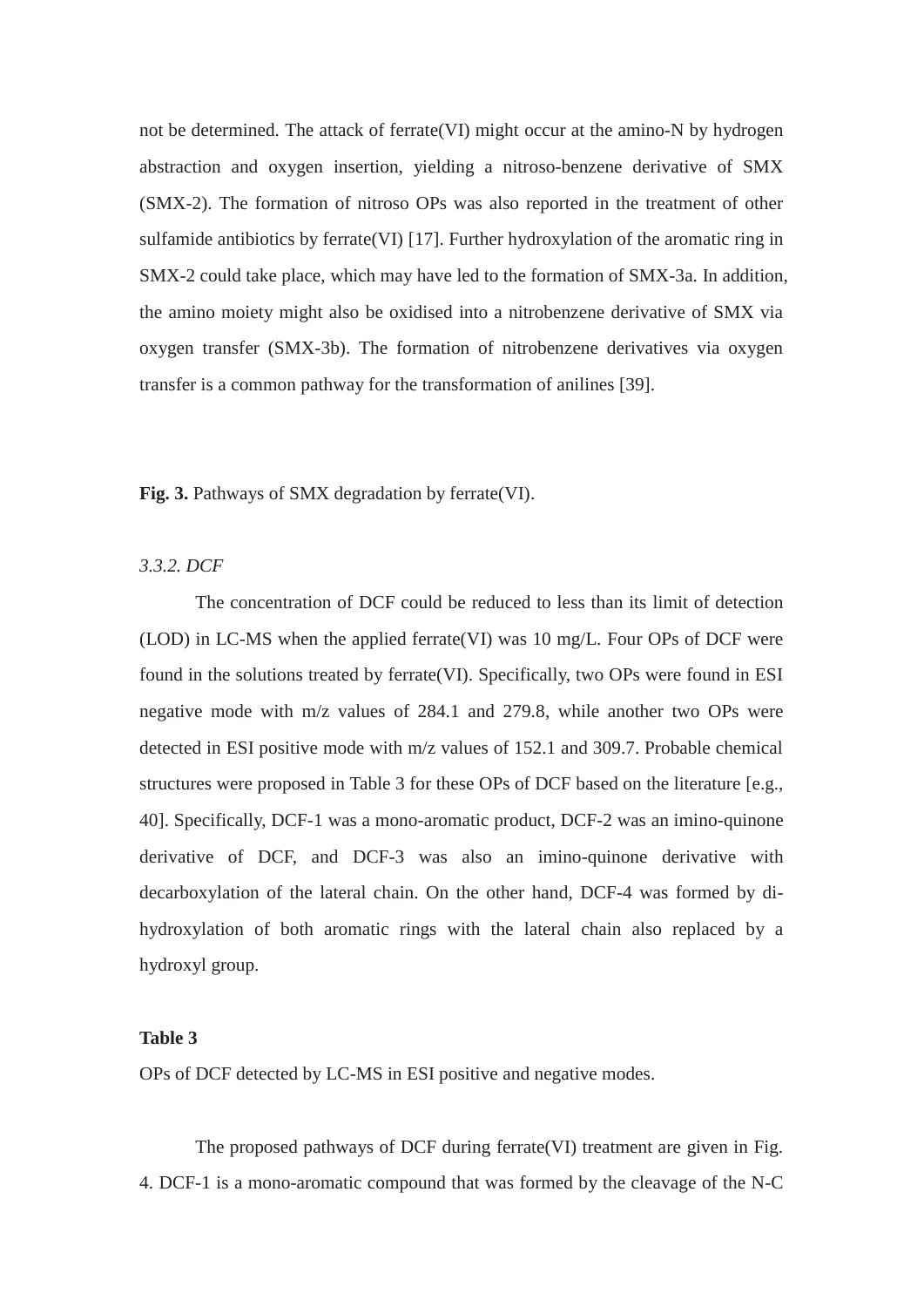bond between two aromatic rings. A N-C breakage was also observed in the oxidation of glycine by ferrate(VI) [41]. The formation of DCF-2 might occur via a major DCF intermediate, 5-hydroxy-DCF, which is commonly generated during oxidation [40]. The  $-OH$  and  $-NH<sub>2</sub>$  groups in the aromatic ring of 5-hydroxy-DCF are electrondonating groups, which increased the electron density in the ortho- and para- positions of the aromatic ring and therefore attracted ferrate(VI)'s attacks on such groups and formed the keto-derivative DCF-2 via hydrogen abstraction. Hydrogen abstraction is considered to be the pathway for the oxidation of aqueous phenol to quinone by ferrate(VI) [42]. The carboxyl group of DCF-2 could be further oxidised with the loss of a C=O carbonyl group, yielding another OP, DCF-3. Moreover, the hydroxylation on both aromatic rings of DCF and the loss of a  $C_2H_2O$  group led to the formation of DCF-4. However, based on the available information, it was not possible to determine the precise positions on the aromatic rings where the hydroxylation occurred.

**Fig. 4.** Pathways of DCF degradation by ferrate(VI).

#### *3.3.3. CBZ*

The CBZ molecule contains an olefinic double bond, which is an electron-rich moiety and has been reported as the main attacking site during chemical oxidation processes [43]. In the test solution samples analysed by LC-MS in positive mode, 39% of CBZ was reduced by 10 mg/L ferrate(VI), and three OPs of CBZ with m/z values 252.7, 266.7 and 250.8 were detected. The probable molecular formulas and chemical structures of these three OPs are presented in Table 4, by considering previous knowledge of CBZ degradation [44]. CBZ-1 had a nominal MW of 252, and the addition of 16 amu from CBZ was equivalent to the addition of one oxygen atom. The proposed structure of CBZ-1 was 10, 11-epoxy-CBZ, which is also a major metabolite of CBZ during bio-degradation [45]. There were two probable structures for the second OP with an m/z value of 266.7, marked as CBZ-2a and CBZ-2b. These two products appeared to result from the opening and subsequent re-organisation of the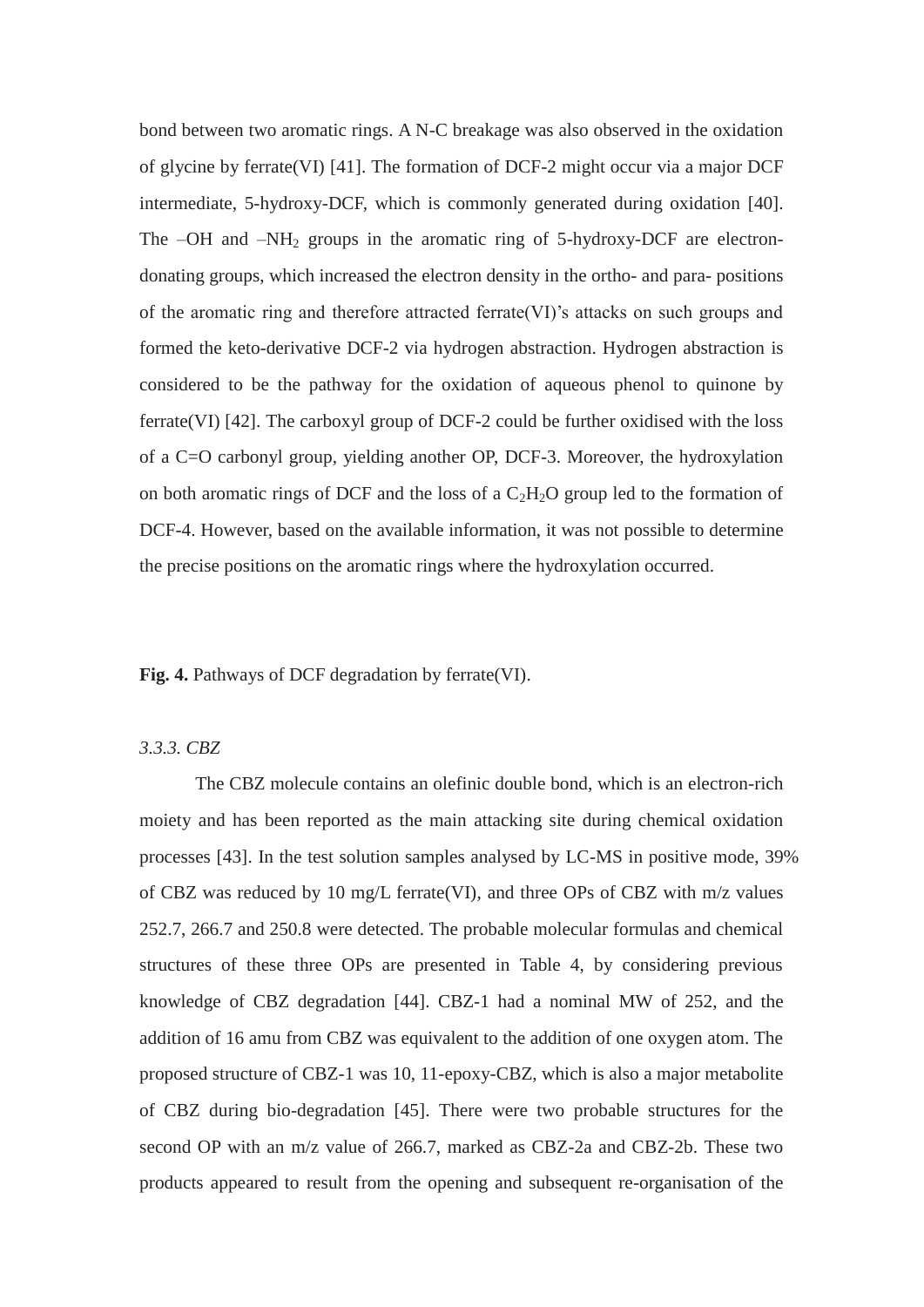heterocyclic ring. The formation of CBZ-3 also appeared to involve a series of reorganisations of the heterocyclic ring.

#### **Table 4**

OPs of CBZ detected by LC-MS in ESI positive mode.

The pathways of CBZ degradation during ferrate(VI) treatment are proposed in Fig. 5. Ferrate(VI) attacked the olefinic moiety on the central heterocyclic ring, resulting in the insertion of an oxygen atom and the formation of an epoxy derivative, CBZ-1. Further reactions of ferrate(VI) with the epoxy moiety led to the opening of the heterocyclic ring and produced a hypothesised intermediate with aldehyde and carboxyl moieties. This intermediate during CBZ degradation has also been proposed elsewhere [43]. Then, the amine moiety of the urea group  $(-RR'NCONH<sub>2</sub>)$  in the intermediate reacted with either the carboxyl or the aldehyde moiety, which led to the formation of intra-molecular cyclisation products: CBZ-2a and CBZ-2b, respectively. The proposed degradation scheme of CBZ by ferrate(VI) is in agreement with the results of another study [46]. Moreover, the further loss of an oxygen atom from CBZ-2a yielded CBZ-3.

**Fig. 5.** Pathways of CBZ degradation by ferrate(VI).

#### **4. Conclusions**

The results of the treatment of selected pharmaceuticals in test solution samples demonstrated that ferrate(VI) can effectively remove SMX, DCF and CBZ at a ferrate(VI) dose of 3 mg/L. In contrast, the removal of BZF by ferrate(VI) was less than 25% under the applied experimental conditions. Generally, increasing the dose of ferrate(VI) improved the treatment performance, while the influence of the solution pH on ferrate(VI) performance varied among different target compounds.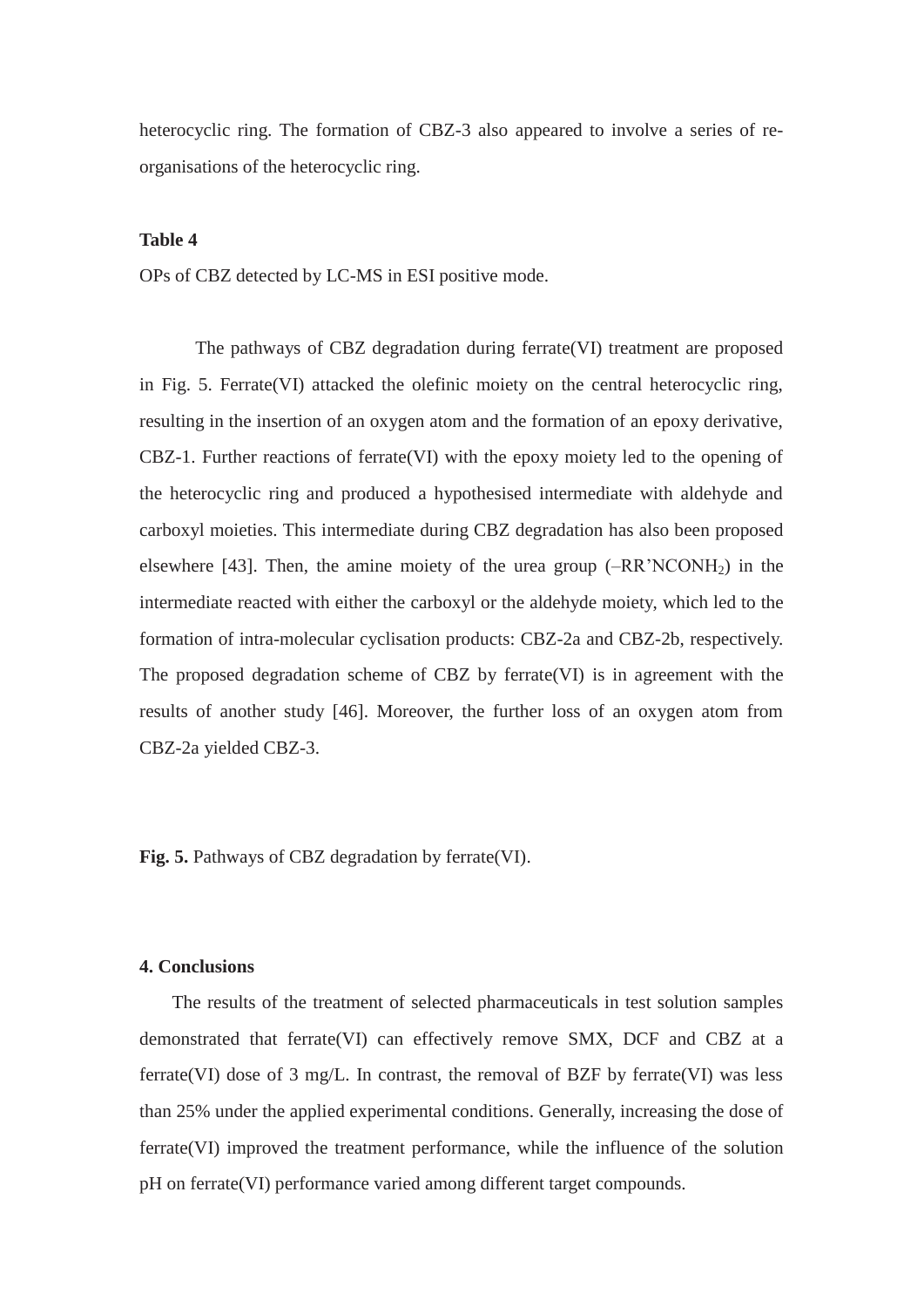The apparent second-order rate constants of ferrate(VI) with SMX, DCF and CBZ at pH 8 and pH 9 were established at 20  $^{\circ}$ C; the rate constants at pH 8 (e.g.,  $k_{SWX}$ )  $= 360 \pm 17 \text{ M}^{-1} \text{ s}^{-1}$ ) were higher than that at pH 9 (e.g.,  $k_{SMX} = 1.26 \pm 0.02 \text{ M}^{-1} \text{ s}^{-1}$ ). Being consistent with relatively poor BZF removal, the apparent second-order rate constants of ferrate(VI) with BZF were less than 0.5  $M^{-1}$  s<sup>-1</sup> at pH 8 and pH 9. Moreover, a number of oxidation products (OPs) of SMX, DCF and CBZ during ferrate(VI) oxidation were detected, and their degradation pathways were tentatively proposed. However, no OPs of BZF were detected due to poor degradation by the ferrate(VI) oxidation.

### **Acknowledgments**

Authors thank the Glasgow Caledonian University for offering the PhD studentship to Zhengwei Zhou. They are also highly grateful to Joanne Roberts, who analysed some samples to assist to identify the oxidation products. Partial support gained from the PILLS project under the EU INTERREG IVb NWE Scheme is acknowledged.

## **Supplementary information**

Supplementary information associated with this article is attached.

## **References**

[1] J.-Q. Jiang, Z. Zhou, V.K. Sharma, Microchem. J. 110 (2013) 292-300.

[2] R.P. Schwarzenbach, B.I. Escher, K. Fenner, T.B. Hofstetter, C.A. Johnson, U. von Gunten, B. Wehrli, Science 313 (2006) 1072-1077.

[3] T.A. Ternes, Water Res. 32 (1998) 3245-3260.

[4] G.M. Bruce, R.C. Pleus, S.A. Snyder, Environ. Sci. Technol. 44 (2010) 5619-5626.

[5] L. Santos, A.N. Araujo, A. Fachini, A. Pena, C. Delerue-Matos, M. Montenegro, J. Hazard. Mater. 175 (2010) 45-95.

[6] N. Klamerth, S. Malato, M.I. Maldonado, A. Agura, A.R. Fernandez-Alba,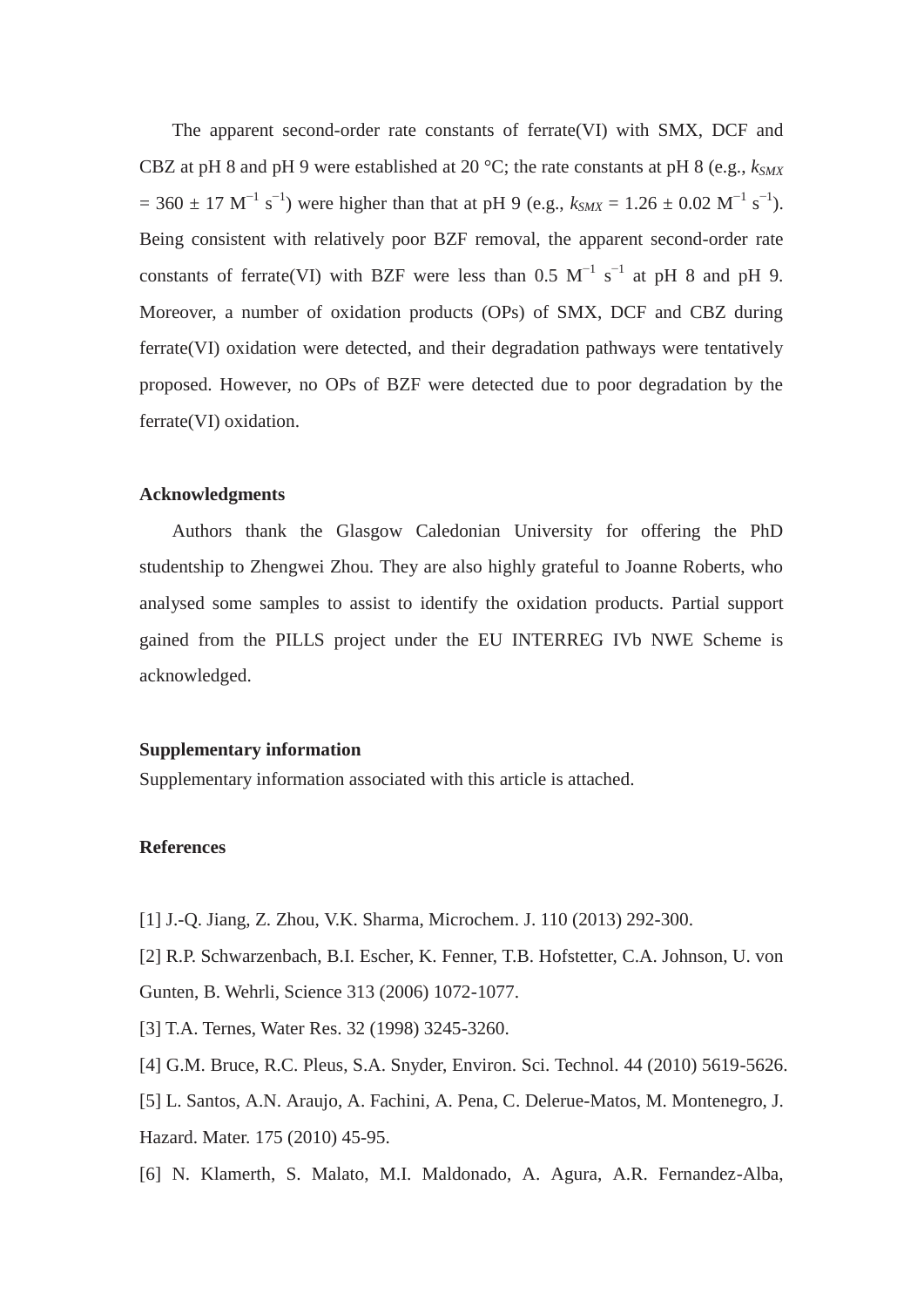Environ. Sci. Technol. 44 (2010) 1792-1798.

[7] F. Mendez-Arriaga, R.A. Torres-Palma, C. Petrier, S. Esplugas, J. Gimenez, C. Pulgarin, Water Res. 43 (2009) 3984-3991.

[8] C. Zwiener, F.H. Frimmel, Water Res. 34 (2000) 1881-1885.

[9] T.A. Ternes, J. Stuber, N. Herrmann, D. McDowell, A. Ried, M. Kampmann, B. Teiser, Water Res. 37 (2003) 1976-1982.

[10] T. Scheers, L. Appels, B. Dirkx, L. Jacoby, L. Van Vaeck, B. Van der Bruggen, J. Luyten, J. Degreve, J. Van Impe, R. Dewil, Desalin. Water Treat. 50 (2012) 189-197.

[11] N. Klamerth, L. Rizzo, S. Malato, M.I. Maldonado, A. Aguera, A.R. Fernandez-Alba, Water Res. 44 (2010) 545-554.

[12] L. Rizzo, S. Meric, M. Guida, D. Kassinos, V. Belgiorno, Water Res. 43 (2009) 4070-4078.

[13] J.-Q. Jiang, B Llyod, Water Res. 36 (2002) 1397-1408.

[14] J.-Q. Jiang, J. Hazard. Mater. 146 (2007) 617-623.

[15] J.-Q. Jiang, J. Chem. Technol. Biot. 89 (2014) 165-177.

[16] U. von Gunten, J. Hoigne, Environ. Sci. Technol. 28 (1994) 1234-1242.

[17] V.K. Sharma, S.K. Mishra, N. Nesnas, Environ. Sci. Technol. 40 (2006) 7222- 7227.

[18] L. Hu, H.M. Martin, O. Arcs-Bulted, M.N. Sugihara, K.A. Keatlng, T.J. Strathmann, Environ. Sci. Technol. 43 (2009) 509-515.

[19] J.-Q. Jiang, Z. Zhou, O. Pahl, Sep. Purif. Technol. 88 (2012) 95-98.

[20] S.G. Zimmermann, A. Schmukat, M. Schulz, J. Benner, U. von Gunten, T.A. Ternes, Environ. Sci. Technol. 46 (2012) 876-884.

[21] B. Yang, G.-G. Ying, J.-L. Zhao, S. Liu, L.-J. Zhou, F. Chen, Water Res. 46 (2012) 2194-2204.

[22] E.M. Casbeer, V.K. Sharma, Z. Zajickova, D.D. Dionysiou, Environ. Sci. Technol. 47 (2013) 4572-4580.

[23] Y. Ma, N.Y. Gao, C. Li, Environ. Eng. Sci. 29 (2012) 357-362.

- [24] D. Ashton, M. Hilton, K.V. Thomas, Sci. Total Environ. 333 (2004) 167-184.
- [25] R. Rosal, A. Rodriguez, J.A. Perdigon-Melon, A. Petre, E. Garcia-Calvo, M.J.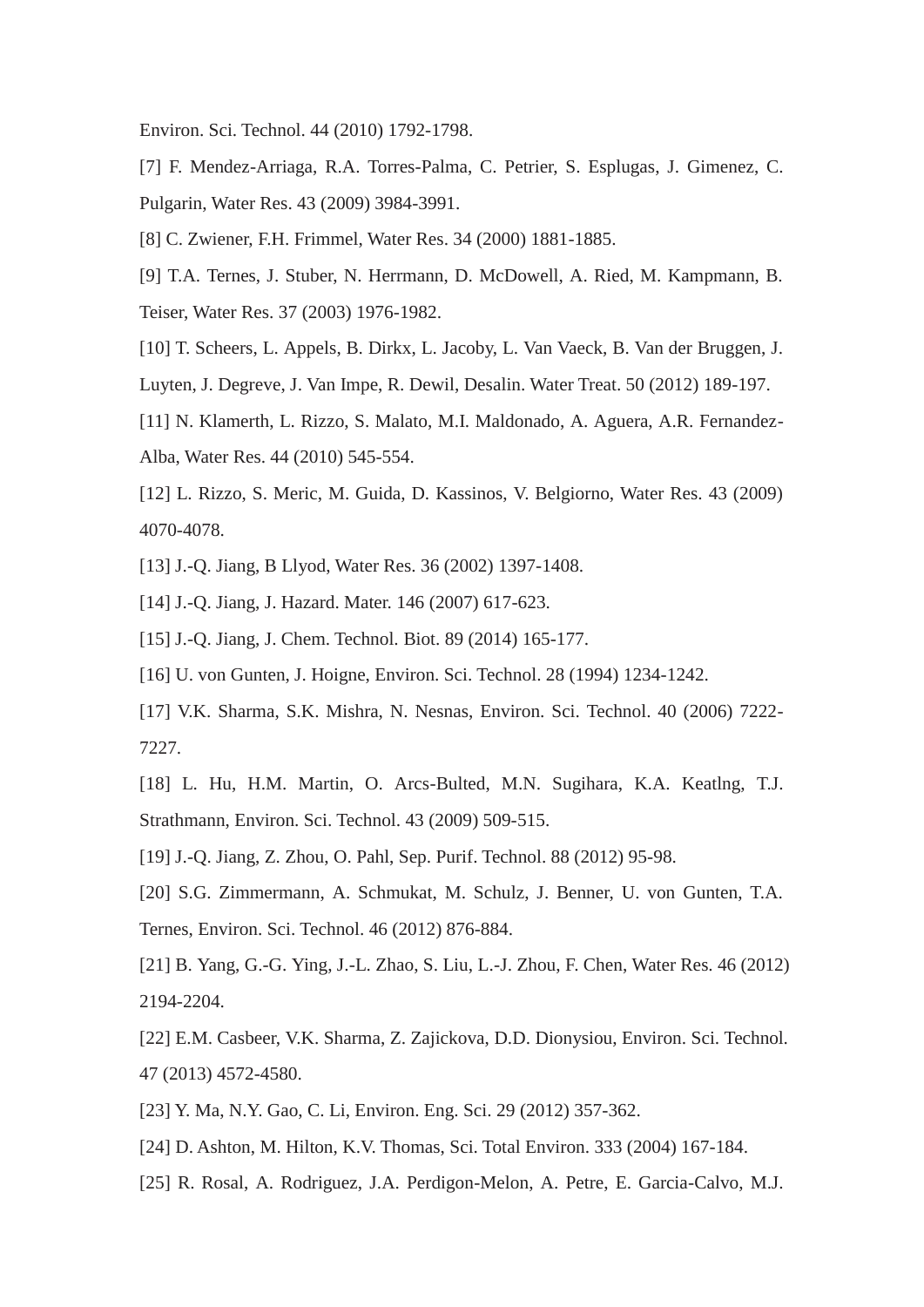Gomez, A. Aguera, A.R. Fernandez-Alba, Water Res. 44 (2010) 578-588.

[26] Y. Lee, S.G. Zimmermann, A.T. Kieu, U. von Gunten, Environ. Sci. Technol. 43 (2009) 3831-3838.

- [27] Y. Lee, J. Yoon, U. von Gunten, Water Res. 39 (2005) 1946-1953.
- [28] Z. Zhou, J.-Q. Jiang, J. Appl. Spectroscopy 81 (2014) 278-282.
- [29] J.-Q. Jiang, Z. Zhou, S. Patibandla, X. Shu, Microchem. J. 110 (2013) 239-245.
- [30] V.K. Sharma, Adv. Environ. Res. 6 (2002) 143-156.
- [31] V.K. Sharma, M. Sohn, G.A.K. Anquandah, N. Nesnas, Chemosphere, 87 (2012) 644-648.
- [32] V.K. Sharma, S.K. Mishra, A.K. Ray, Chemosphere, 62 (2006) 128-134.
- [33] B. Yang, G.-G. Ying, J.-L. Zhao, L.-J. Zhang, Y.-X. Fang, L.D. Nghiem, J. Hazard. Mater. 186 (2011) 227-235.
- [34] J.D. Rush, Z.W. Zhao, B.H.J. Bielski, Free Radic. Res. 24 (1996) 187-198.
- [35] V.K. Sharma, C.R. Burnett, D.B. O'Connor, D. Cabelli, Environ. Sci. Technol. 36 (2002) 4182-4186.
- [36] V.K. Sharma, Environ. Sci. Technol. 44 (2010) 5148-5152.
- [37] M.D. Gomez-Ramos, M. Mezcua, A. Aguera, A.R. Fernandez-Alba, S. Gonzalo,
- A. Rodriguez, R. Rosal, J. Hazard. Mater. 192 (2011) 18-25.
- [38] M.M. Ahmed, S. Barbati, P. Doumenq, S. Chiron, Chem. Eng. J. 197 (2012) 440- 447.
- [39] V.K. Sharma, J. Environ. Sci. Heal. A 45 (2010) 645-667.
- [40] A.D. Coelho, C. Sans, A. Aguera, M.J. Gomez, S. Esplugas, M. Dezotti, Sci. Total Environ. 407 (2009) 3572-3578.
- [41] N. Noorhasan, B. Patel, V.K. Sharma, Water Res. 44 (2010) 927-935.

[42] H. Huang, D. Sommerfeld, B.C. Dunn, E.M. Eyring, C.R. Lloyd, J. Phys. Chem. A 105 (2001) 3536-3541.

[43] D.C. McDowell, M.M. Huber, M. Wagner, U. von Gunten, T.A. Ternes, Environ. Sci. Technol. 39 (2005) 8014-8022.

[44] D.P. Mohapatra, S.K. Brar, R.D. Tyagi, P. Picard, R.Y. Surampalli, Sci. Total Environ. 447 (2013) 280-285.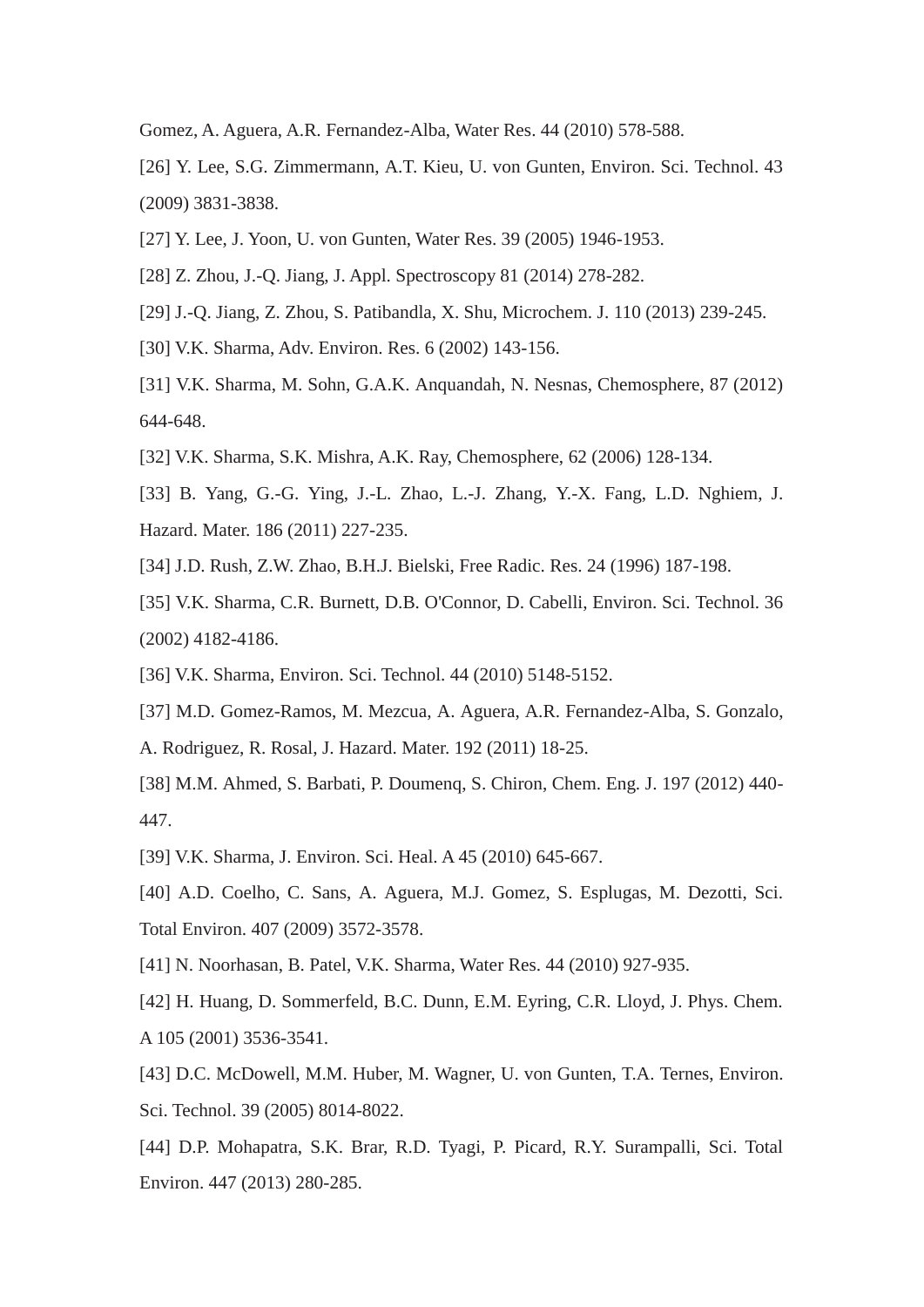[45] X.-S. Miao, J.-J. Yang, C.D. Metcalfe, Environ. Sci. Technol. 39 (2005) 7469- 7475.

[46] L. Hu, H.M. Martin, O. Arcs-Bulted, M.N. Sugihara, K.A. Keatlng, T.J. Strathmann, Environ. Sci. Technol. 43 (2009) 509-515.



**Fig. 1.** The effect of ferrate(VI) dose and solution pH on the removal of pharmaceuticals from a mixed-compound solution (initial concentration of 100  $\mu$ g/L) (a) BZF; (b) SMX; (c) DCF; and (d) CBZ.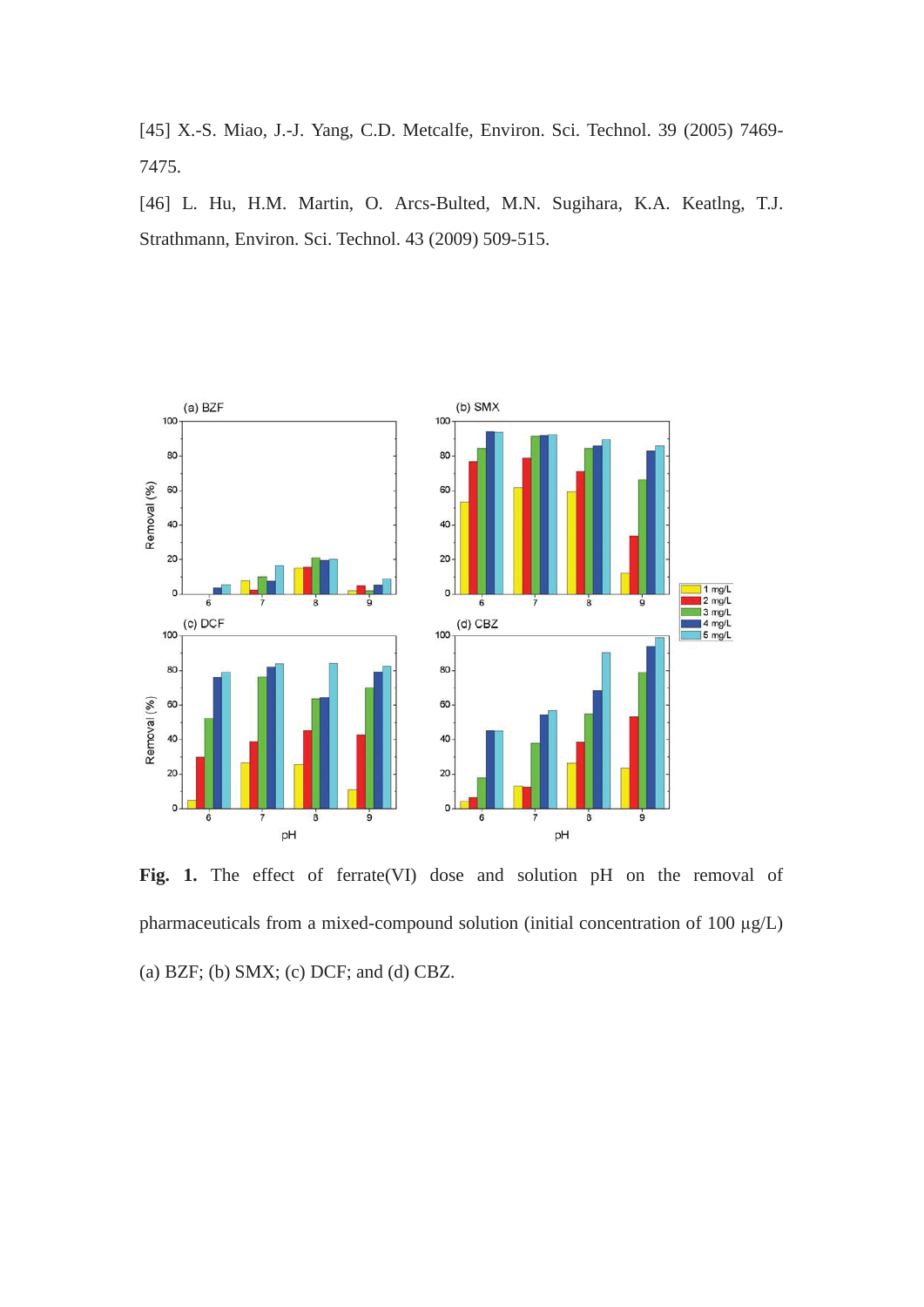

**Fig. 2.** The effect of ferrate(VI) dose and solution pH on the removal of pharmaceuticals from a mixed-compound solution (initial concentration of 10  $\mu$ g/L) (a) BZF; (b) SMX; (c) DCF; and (d) CBZ.



**Fig. 3.** Pathways of SMX degradation by ferrate(VI).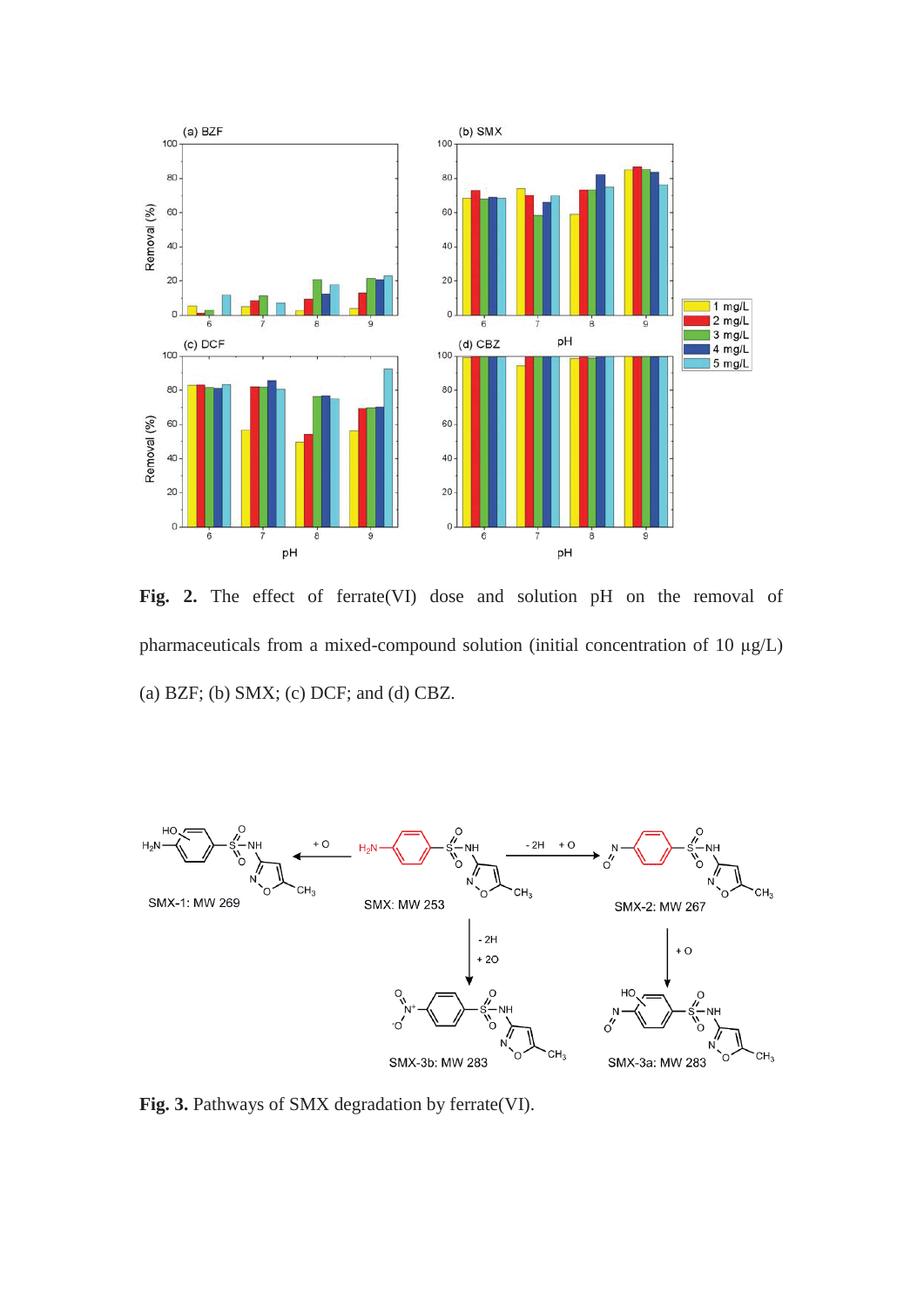

**Fig. 4.** Pathways of DCF degradation by ferrate(VI).



Fig. 5. Pathways of CBZ degradation by ferrate(VI).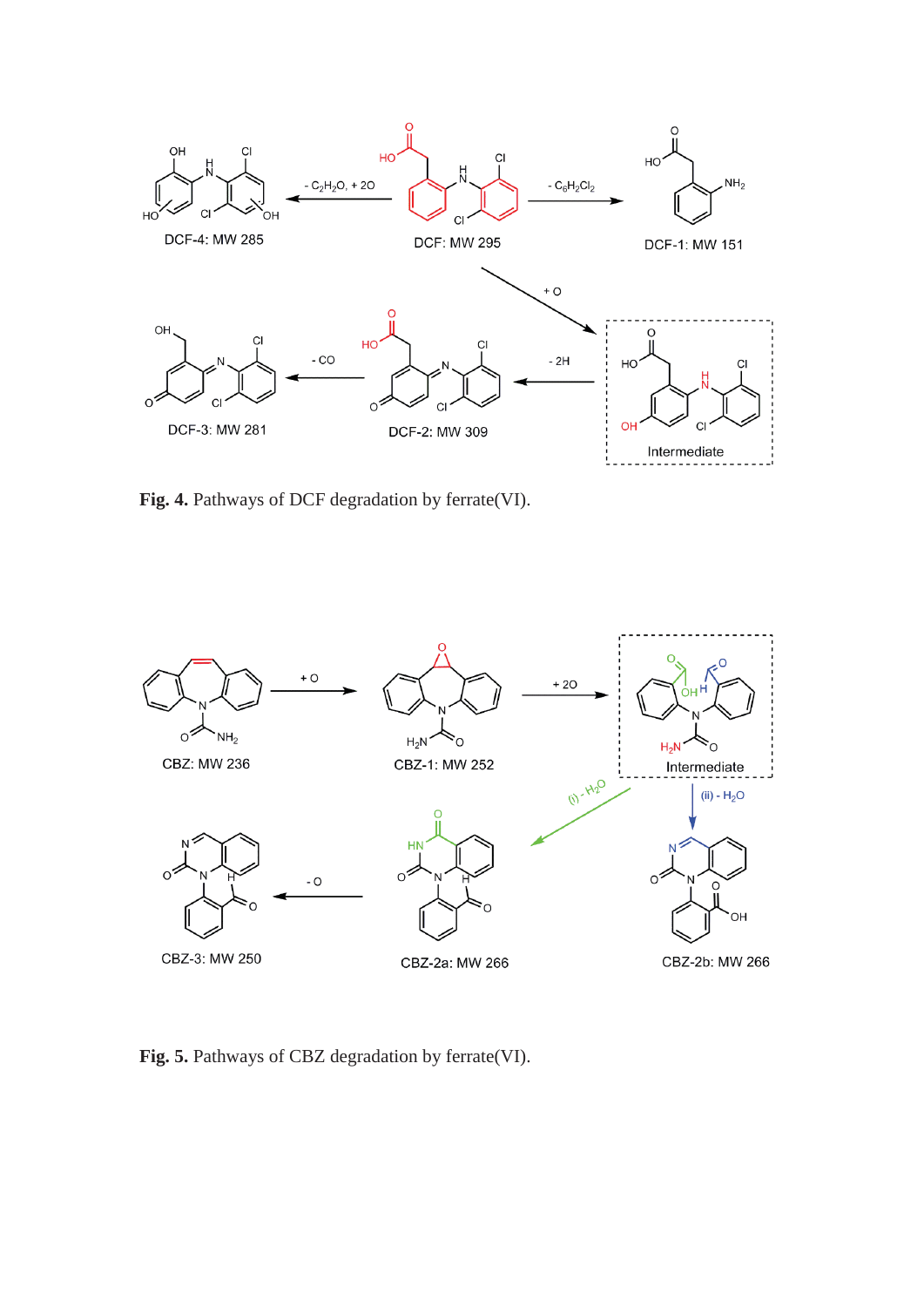| $k_{app}$ (M <sup>-1</sup> s <sup>-1</sup> ) |                 |  |
|----------------------------------------------|-----------------|--|
| pH 8                                         | pH9             |  |
| $360 \pm 17$                                 | $1.26 \pm 0.02$ |  |
| $12.48 \pm 0.98$                             | $0.60 \pm 0.01$ |  |
| $23.83 \pm 0.52$                             | $1.09 \pm 0.11$ |  |
| < 0.5                                        | < 0.05          |  |
|                                              |                 |  |

Apparent second-order rate constants for the reactions of ferrate(VI) with selected pharmaceuticals.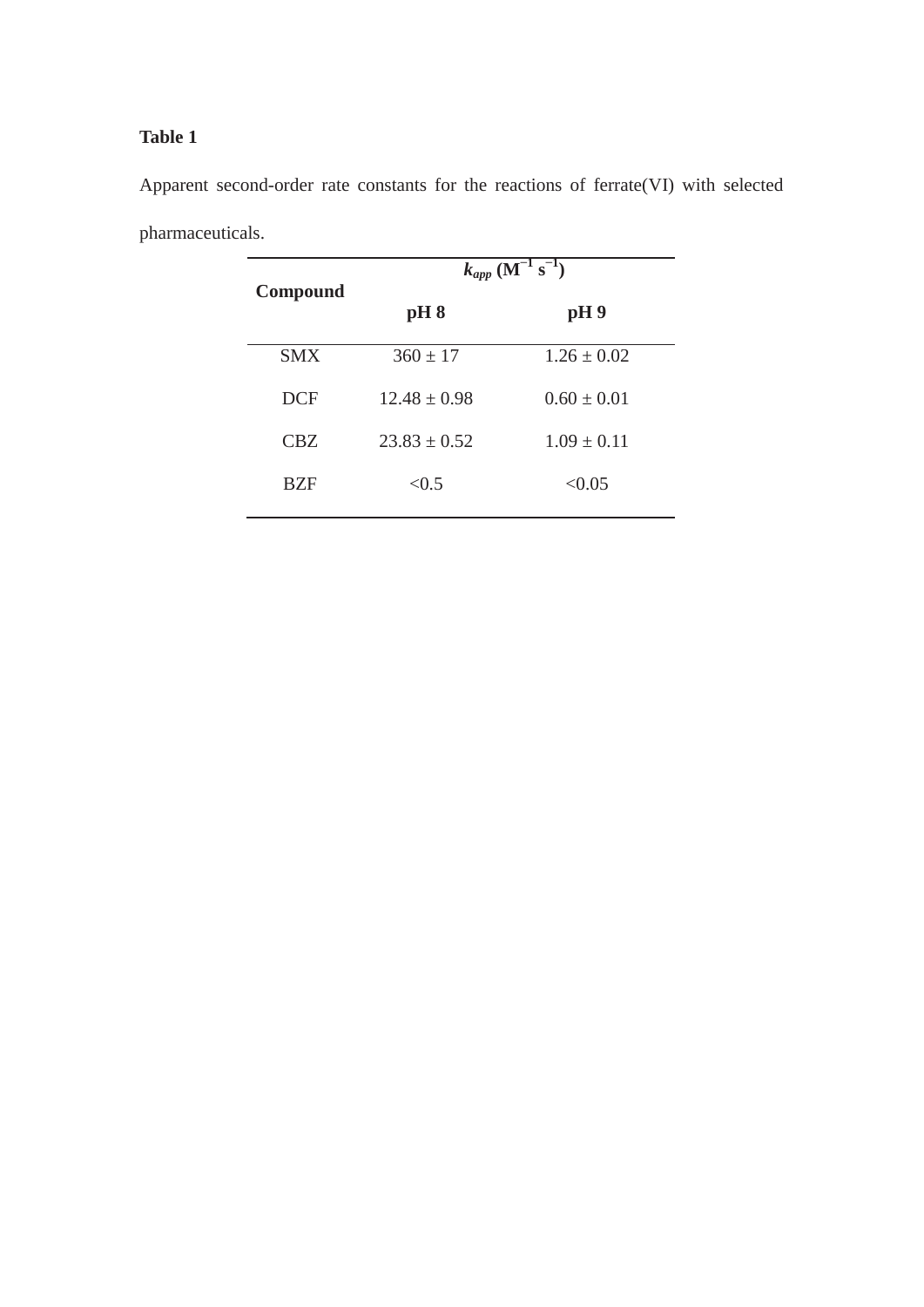|                |                  | <b>Nominal</b> | <b>Molecular</b>      |                                                                 |
|----------------|------------------|----------------|-----------------------|-----------------------------------------------------------------|
| <b>OP</b>      | m/z<br><b>MW</b> |                | formula               | <b>Probable structure</b>                                       |
| $SMX-1$        | 269.8            | 269            | $C_{10}H_{11}N_3O_4S$ | HO<br>NH<br>$H_2N$<br>CH <sub>3</sub>                           |
| $SMX-2$        | 267.8            | 267            | $C_{10}H_9N_3O_4S$    | $S^{\circ}$<br>-NH<br>$\sigma$ <sup>N-</sup><br>CH <sub>3</sub> |
| SMX-           |                  |                |                       | HC<br>$\vec{\mathcal{S}}$<br>NH-<br>$\sigma$ <sup>N-</sup>      |
| 3a             |                  |                |                       | CH <sub>3</sub>                                                 |
|                | 283.8            | 283            | $C_{10}H_9N_3O_5S$    |                                                                 |
| SMX-           |                  |                |                       | NH-                                                             |
| 3 <sub>b</sub> |                  |                |                       | $CH_3$                                                          |

OPs of SMX detected by LC-MS in positive mode.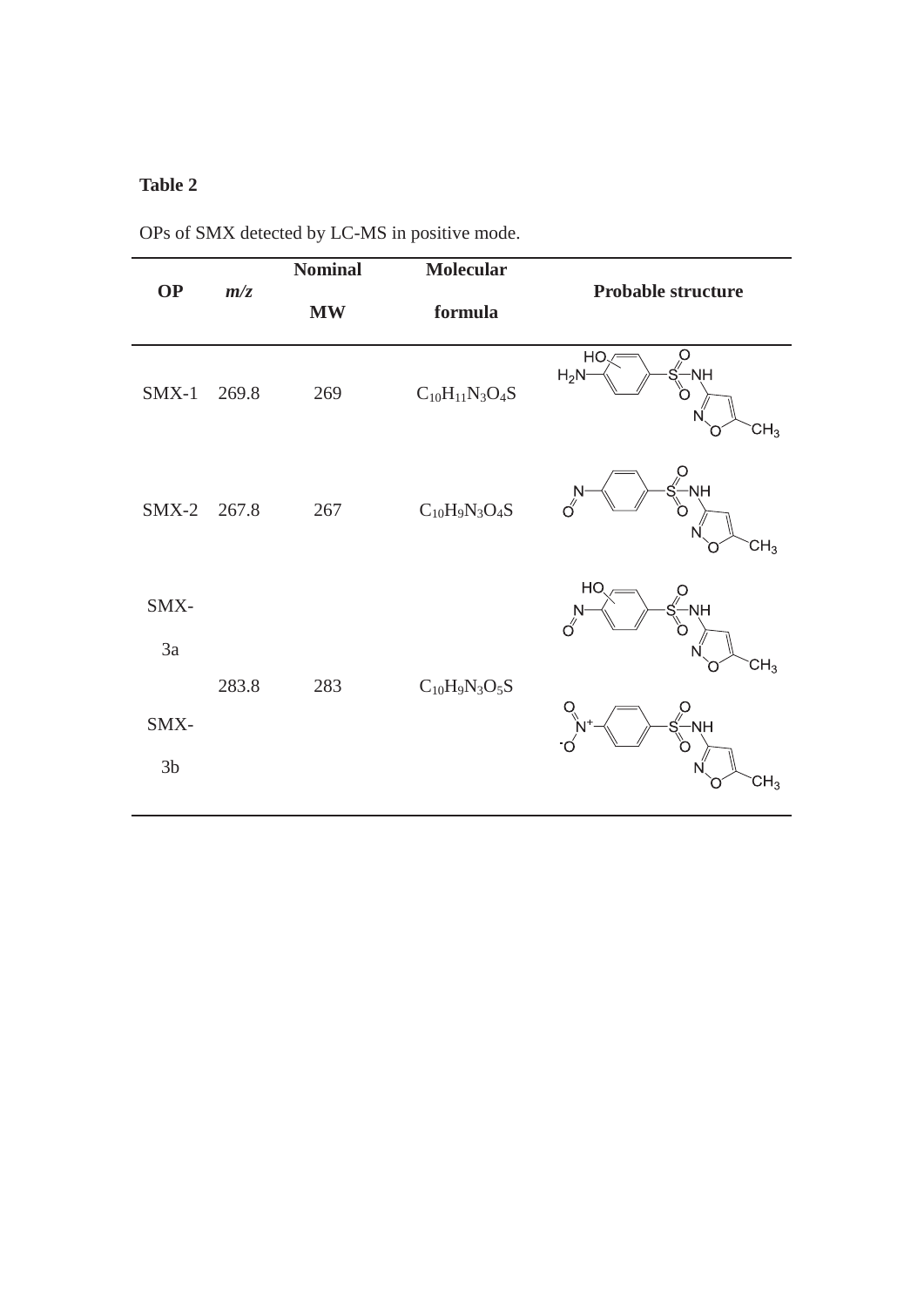| <b>OP</b> | m/z                    | <b>Nominal MW</b> | <b>Molecular formula</b> | <b>Probable structure</b> |
|-----------|------------------------|-------------------|--------------------------|---------------------------|
| DCF-1     | 152.1<br>$([M+H]^+)$   | 151               | $C_8H_9O_2N$             | HO<br>NH <sub>2</sub>     |
| DCF-2     | 309.7<br>$([M+H]^+)$   | 309               | $C_{14}H_9NO_3Cl_2$      | HO<br>N<br>CI             |
| DCF-3     | 279.8<br>$([M-H]^-)$   | 281               | $C_{13}H_9NO_2Cl_2$      | OH<br>N<br>CI             |
| DCF-4     | 284.1<br>$([M-H]^{-})$ | 285               | $C_{12}H_9NO_3Cl_2$      | OH<br>H<br>N.<br>OН<br>HC |

OPs of DCF detected by LC-MS in ESI positive and negative modes.